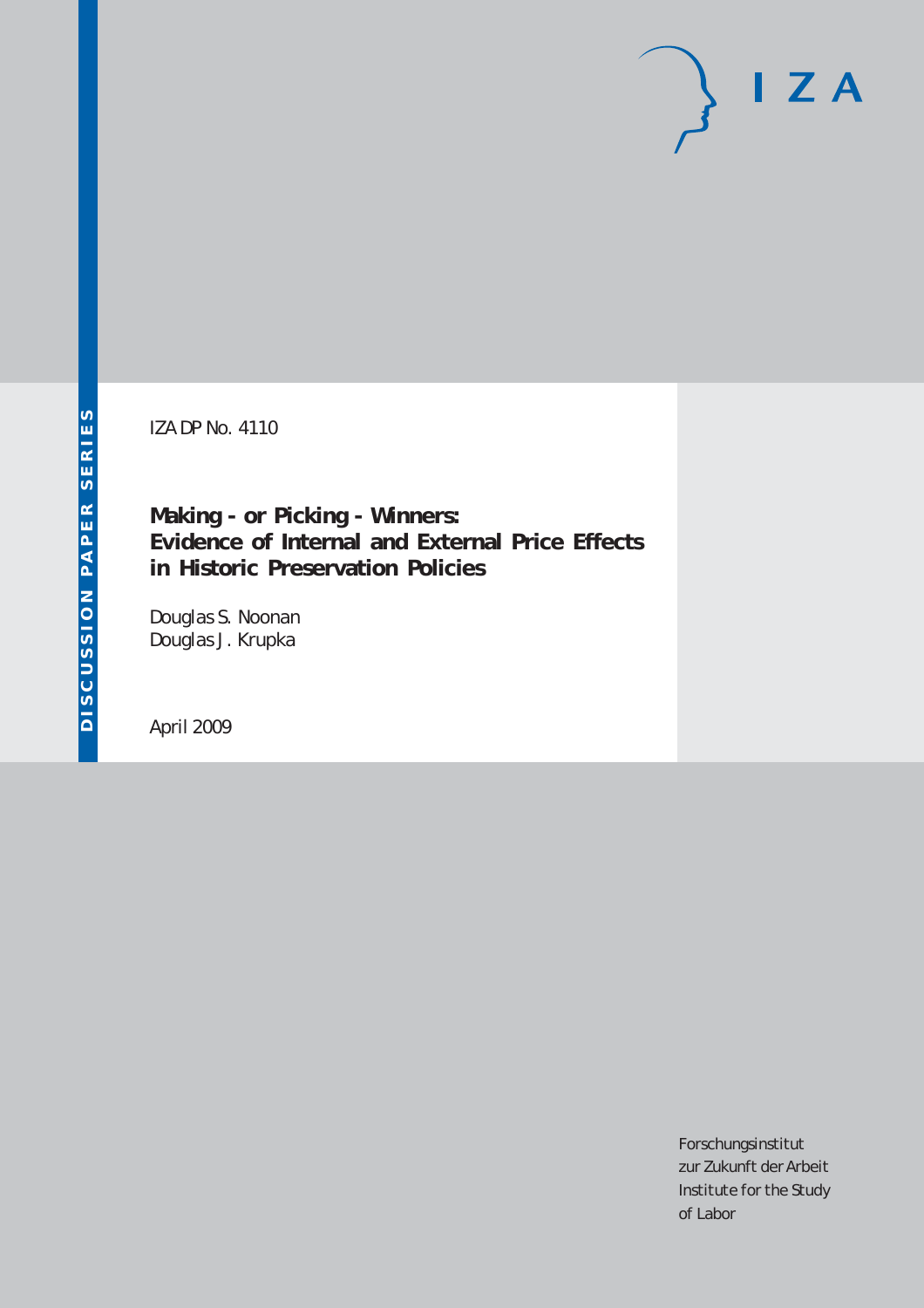# **Making – or Picking – Winners: Evidence of Internal and External Price Effects in Historic Preservation Policies**

**Douglas S. Noonan** 

*Georgia Institute of Technology* 

## **Douglas J. Krupka**

*IZA* 

Discussion Paper No. 4110 April 2009

IZA

P.O. Box 7240 53072 Bonn Germany

Phone: +49-228-3894-0 Fax: +49-228-3894-180 E-mail: [iza@iza.org](mailto:iza@iza.org)

Any opinions expressed here are those of the author(s) and not those of IZA. Research published in this series may include views on policy, but the institute itself takes no institutional policy positions.

The Institute for the Study of Labor (IZA) in Bonn is a local and virtual international research center and a place of communication between science, politics and business. IZA is an independent nonprofit organization supported by Deutsche Post Foundation. The center is associated with the University of Bonn and offers a stimulating research environment through its international network, workshops and conferences, data service, project support, research visits and doctoral program. IZA engages in (i) original and internationally competitive research in all fields of labor economics, (ii) development of policy concepts, and (iii) dissemination of research results and concepts to the interested public.

IZA Discussion Papers often represent preliminary work and are circulated to encourage discussion. Citation of such a paper should account for its provisional character. A revised version may be available directly from the author.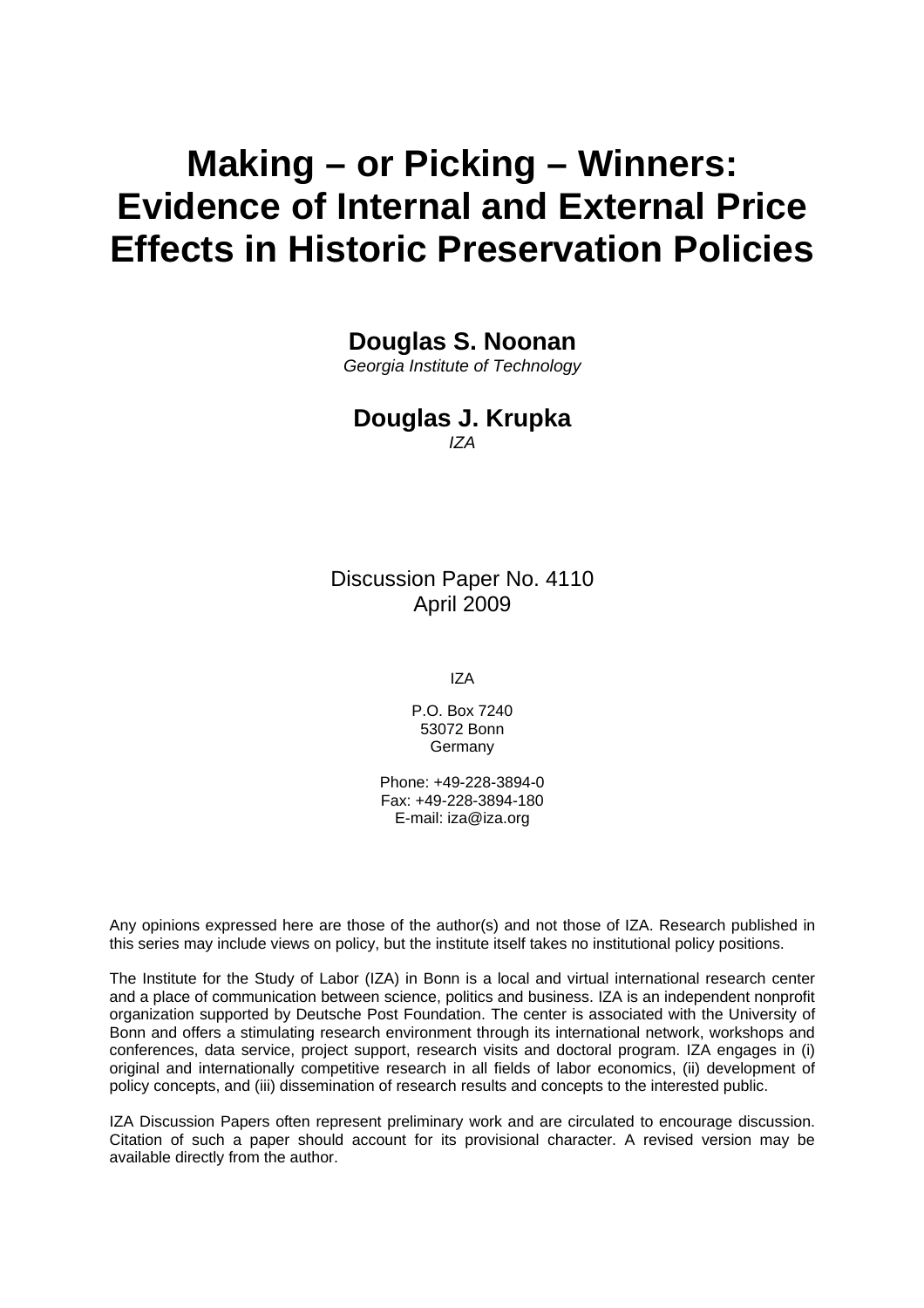IZA Discussion Paper No. 4110 April 2009

## **ABSTRACT**

## **Making – or Picking – Winners: Evidence of Internal and External Price Effects in Historic Preservation Policies[\\*](#page-2-0)**

Much has been written identifying property price effects of historic preservation policies. Little attention has been paid to the possible policy endogeneity in hedonic price models. This paper outlines a general case of land use regulation in the presence of externalities and then demonstrates the usefulness of the model in an instrumental-variables estimation of a hedonic price analysis – with an application to historic preservation in Chicago. The theoretical model casts doubt on previous results concerning price effects of preservation policies. The comparative statics identify some determinants of regulation that seem, on the face of it, most unlikely to also belong in a hedonic price equation. The analysis employs these determinants as instruments for endogenous regulatory treatment in a hedonic price analysis. OLS estimation of the hedonic offers results consistent with much of previous literature, namely that property values are higher for historic landmarks. In the 2SLS hedonic, robust estimates of the "own" price effect of historic designation are shown to be large and negative (approx. -27%) for homes in landmark districts. Further, significant and substantively important (positive) external price effects of landmark designations are found. The paper concludes with a discussion of the policy implications of these findings for historic preservation.

JEL Classification: R21, R31, R52, Z1

Keywords: hedonics, built heritage, heritage valuation, real estate economics

Corresponding author:

Douglas J. Krupka IZA P.O. Box 7240 D-53072 Bonn Germany E-mail: [dkrupka@iza.org](mailto:dkrupka@iza.org)

 $\overline{a}$ \*

<span id="page-2-0"></span>This document contains demographic information from Geolytics™ East Brunswick New Jersey.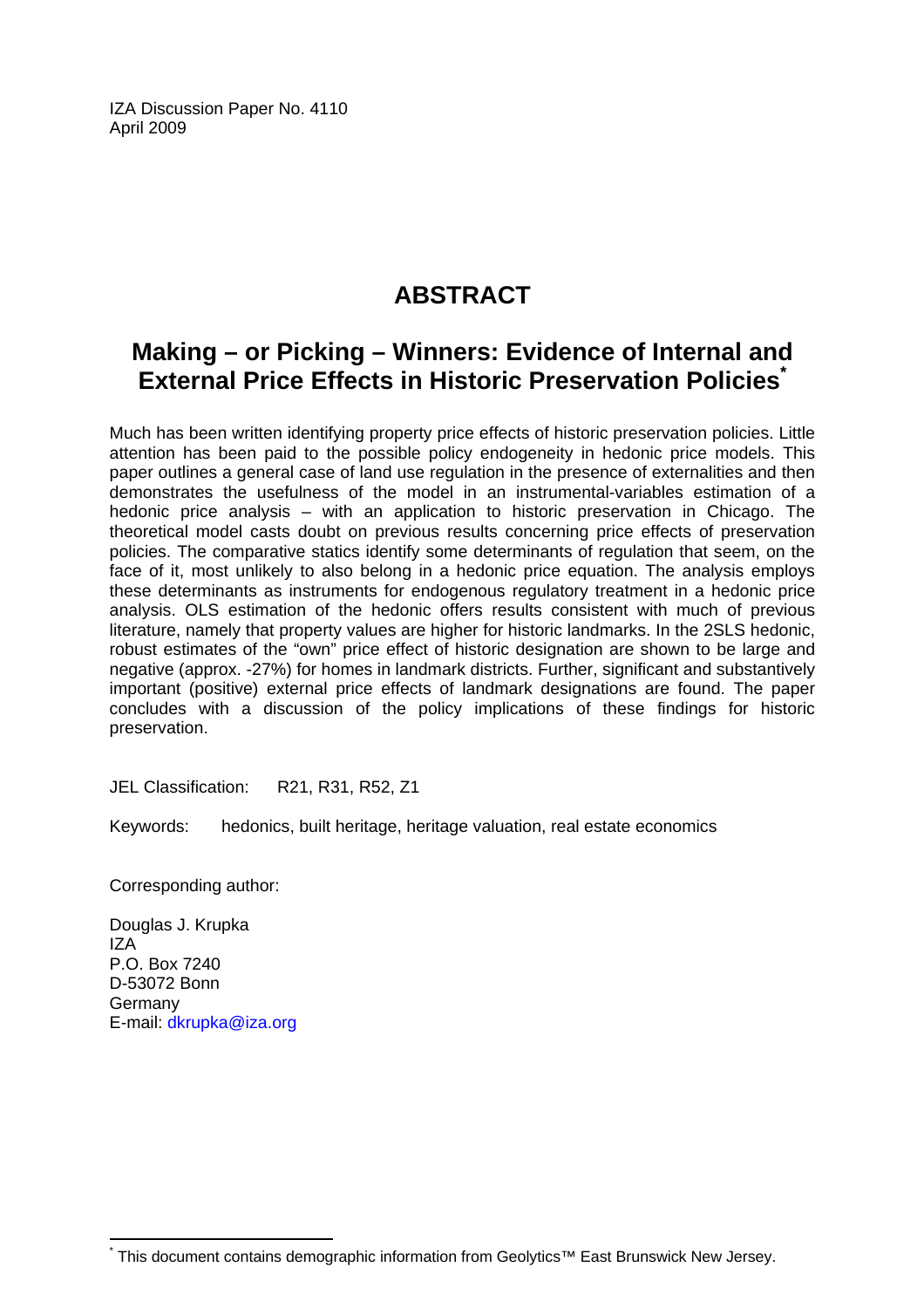#### **I. Introduction**

1

The preservation of historic properties and districts is an increasingly popular form of landmarket intervention, especially for local governments. Federally, the National Register of Historic Places (NRHP) comprises over 1.4 million buildings and objects on over 80,000 listed properties.<sup>1</sup> More locally, over 2,000 local historic district commissions exist in the U.S., many arising after the National Historic Preservation Act of 1966. Such policies are typically justified on the grounds of preserving beneficial external effect of historical properties. Other benefits often cited include stabilizing local land markets and conferring subsidies to historic property owners.

Attempts to quantify the costs of such policies have centered on the price effects of historical protection on the "protected" properties. A handful of studies have attempted to estimate spatial spillovers. These studies, however, have all been plagued by the endogeneity of the protection, where higher quality or exemplar historic properties (and districts) tend to receive special regulatory protection. The problem of endogenous policy treatment poses a challenge to those using hedonic price methods in other contexts as well. The sizable literature on the economics of historic preservation has generally found a positive price effect for officially designated historic buildings, often quite large, while lacking a substantive theory to explain why that might be case. Historic preservation advocates often cite these studies despite the absence of a formal model of the regulators in this context and the inability of these price effects to be interpreted causally. The present analysis addresses both of these shortcomings.

<span id="page-3-0"></span><sup>&</sup>lt;sup>1</sup> From the National Register of Historic Places Official Website [\(http://www.nps.gov/nr/about.htm\)](http://www.nps.gov/nr/about.htm). For additional discussion, see Schuster (2002) and Swaim (2003).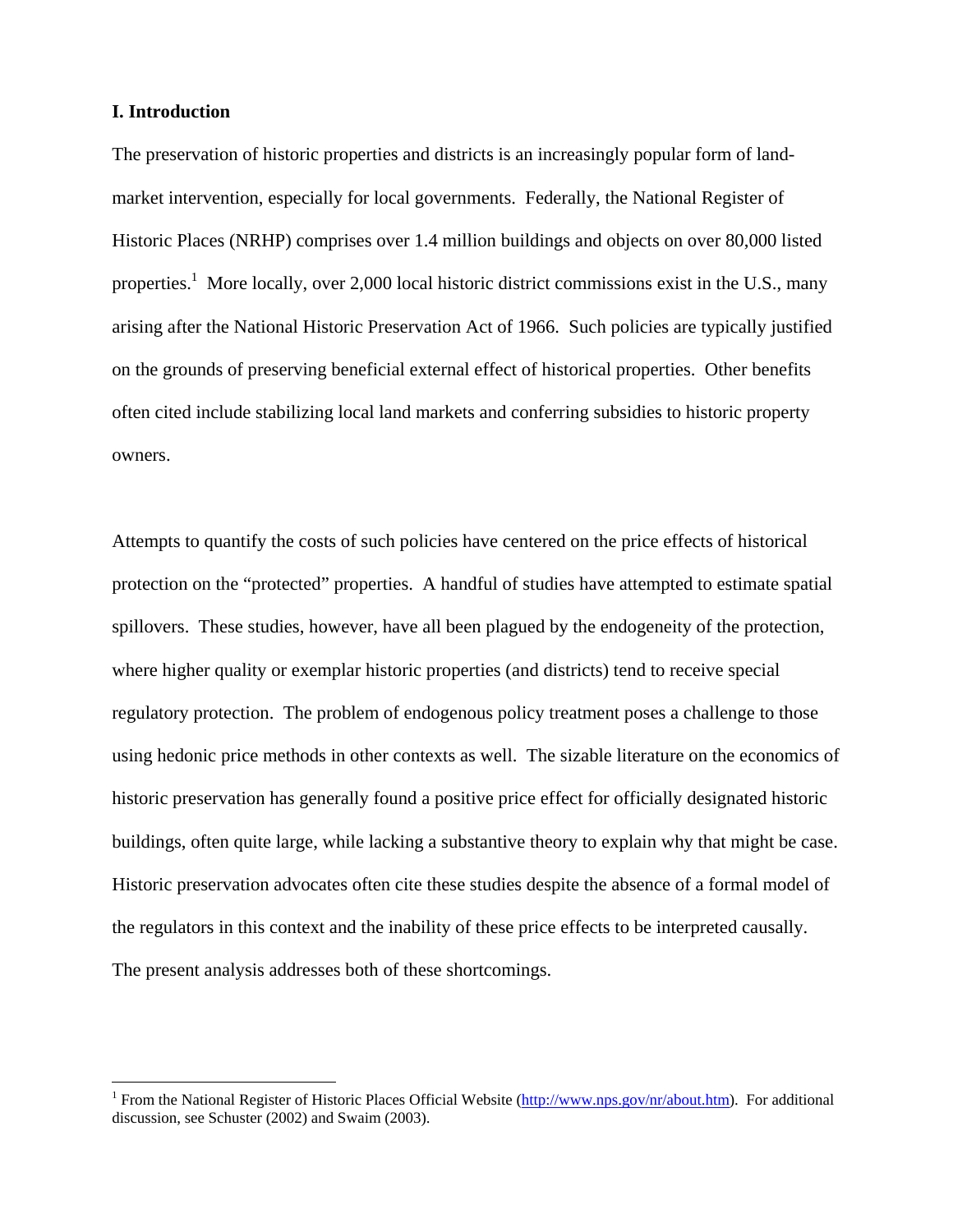We first outline a general case of land use regulation in the presence of externalities. Then, we demonstrate the usefulness of the model in an instrumental-variables estimation of a hedonic price analysis – with an application to historic preservation in Chicago. The model of restrictions on development, owing to concerns about externalities caused by existing developments, identifies theoretical conditions leading to the regulatory takings. The analysis employs these determinants as instruments for endogenous regulatory "treatment" in a hedonic price analysis. This approach demonstrates the importance of addressing endogenous policy variables in standard hedonic approaches. It also controls directly for historical quality by using the novel Chicago Historical Resources Survey, another innovation in the literature.

#### **II. Background**

Governments at the local, state, and federal level implement a variety of policy tools in the name of historic preservation. These policies typically target historic objects, buildings, or districts. These policies typically reflect multiple objectives like actual preservation of cultural resources, local economic development, and compensation of private preservation efforts. Officially designated landmarks and heritage resources can enjoy a form of "certification of quality" by government authorities, various forms of marketing by public agencies, subsidized capital and operating expenses, special public services such as public transit tours, and other advantages designed to promote tourism. Some preservation policies also involve government caretaking or owning of resources, in the form of public museums, monuments, or parks.

 The imposition of binding restrictions on private property owners is largely a local affair. Federal regulations (e.g., National Historic Preservation Act of 1966, Antiquities Act of 1906) are either voluntary, subsidy-based, or primarily deployed in the context of federally owned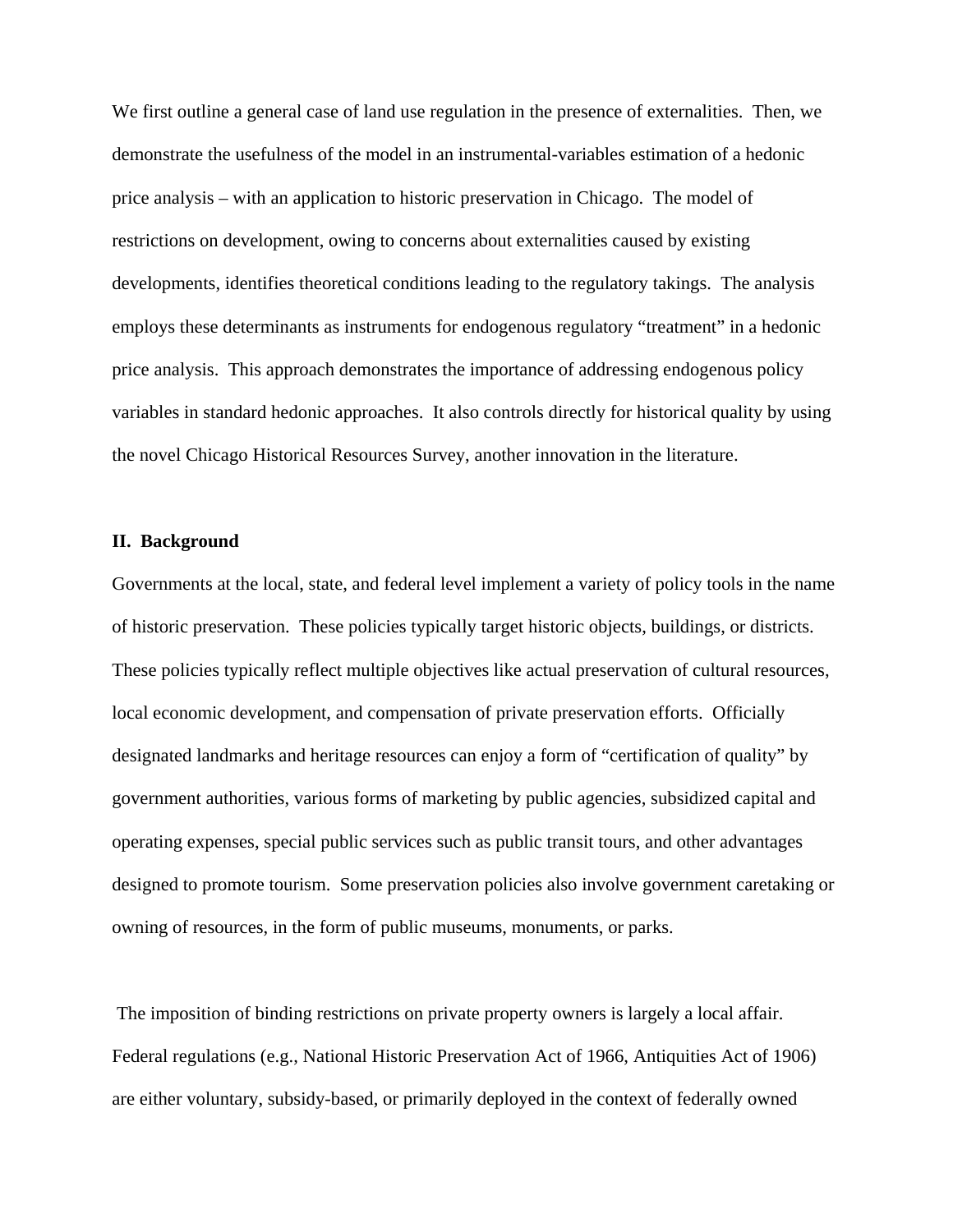property. Many state and local preservation policies give teeth where the federal rules have few. This paper considers the city of Chicago where, since 1968, the Commission on Chicago Landmarks has recommended landmark designations to the City Council. The stated purposes of the ordinance cover a wide range of topics like preservation, urban renewal, tourism, welfare, and character. By April 2008, 259 individual landmarks and 50 historic districts (comprising over 9,000 properties) had been designated. (42 individual landmarks, 7 districts, and roughly 4,500 included properties were added between 2005 and 2008). It is important to note that designation is not voluntary and property owners can appeal designation on hardship grounds. Once designated, alterations or construction affecting the landmark must be reviewed and approved by the Commission (part of the city's Department of Planning and Development). The City also offers several financial incentives for landmark property owners, depending on the type of landmark property. For instance, owner-occupied residences can receive waivers of building permit fees and a 12-year freeze on property taxes.

With such numerous objectives, evaluating the effectiveness of the policy poses a serious challenge. Establishing the counterfactual (i.e., what would happen in the absence of the policy) is complicated by the heterogeneous implementation and the possibility that policy treatments depend on outcome variables. For example, evaluating the effect of designation on a property's sale price becomes complicated when designations "follow the market" (Schaeffer and Millerick 1991) and merely reflect the additional value already recognized in the market, when designations promote urban renewal by targeting areas already in decline, or perhaps both at different times. Making causal inferences about the effects of preservation policies by merely observing how outcomes correlate with designation is thus quite problematic.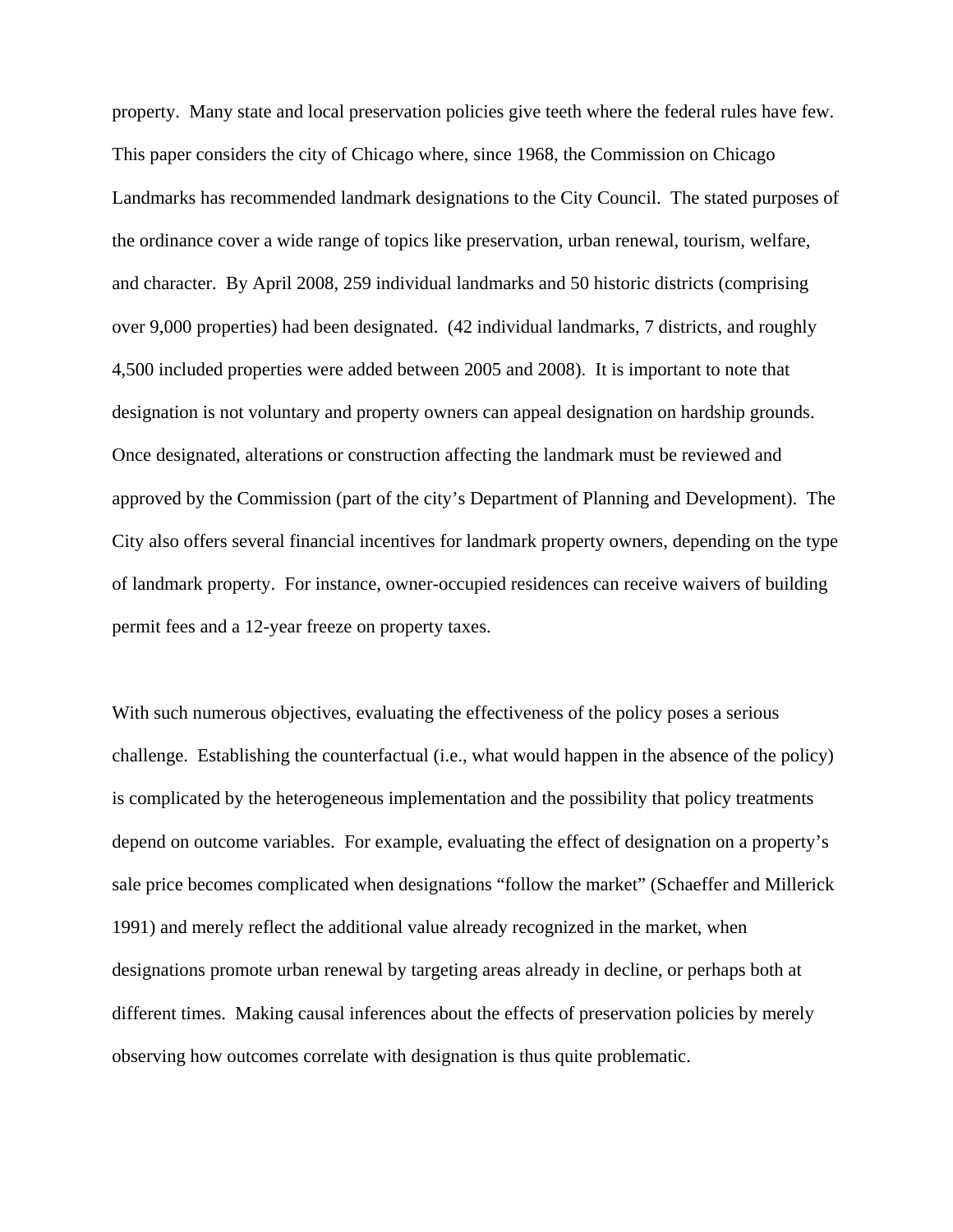Insofar as preservation policies restrict property use, property values can be expected to decline and sales prices would reflect this. A negative marginal price in a hedonic analysis would reflect this kind of takings. On the other hand, access to financial assistance, such as subsidized loans or fee exemptions, should increase property values and hence prices. The effect of merely honorific designation on prices is less straightforward, possibly having no effect or perhaps conferring cachet or generating higher visibility to designated properties.

Other, more external impacts may be expected as well. If preservation policies or landmark designation bring more stability to a neighborhood by restricting changes in buildings or neighborhood character, property prices may rise because such stability mitigates investment risk for property owners. Landmark designation and historic preservation may also yield rather intangible benefits to the community – which might be reflected in property prices. Ahlfeldt and Maennig (forthcoming) argue that preservation policies conserve the "fabric of built heritage" and add value by producing variety. Asabere and Huffman (1994b) suggest that historic preservation policies may solve a market failure in "providing a sense of unity with the past," a public good. Landmark designation may strengthen the "social fabric" of a community, enhancing local property values and prices (New York Landmarks Conservancy 1977). Schaeffer and Millerick (1991) noted how historic designation can indicate "public commitment" to the neighborhood. Numerous other observers cite landmark designation policies as "catalyzing" rehabilitation of neighboring communities (Listokin et al. 1998, Coulson and Leichenko 2001, Rypkema 1994).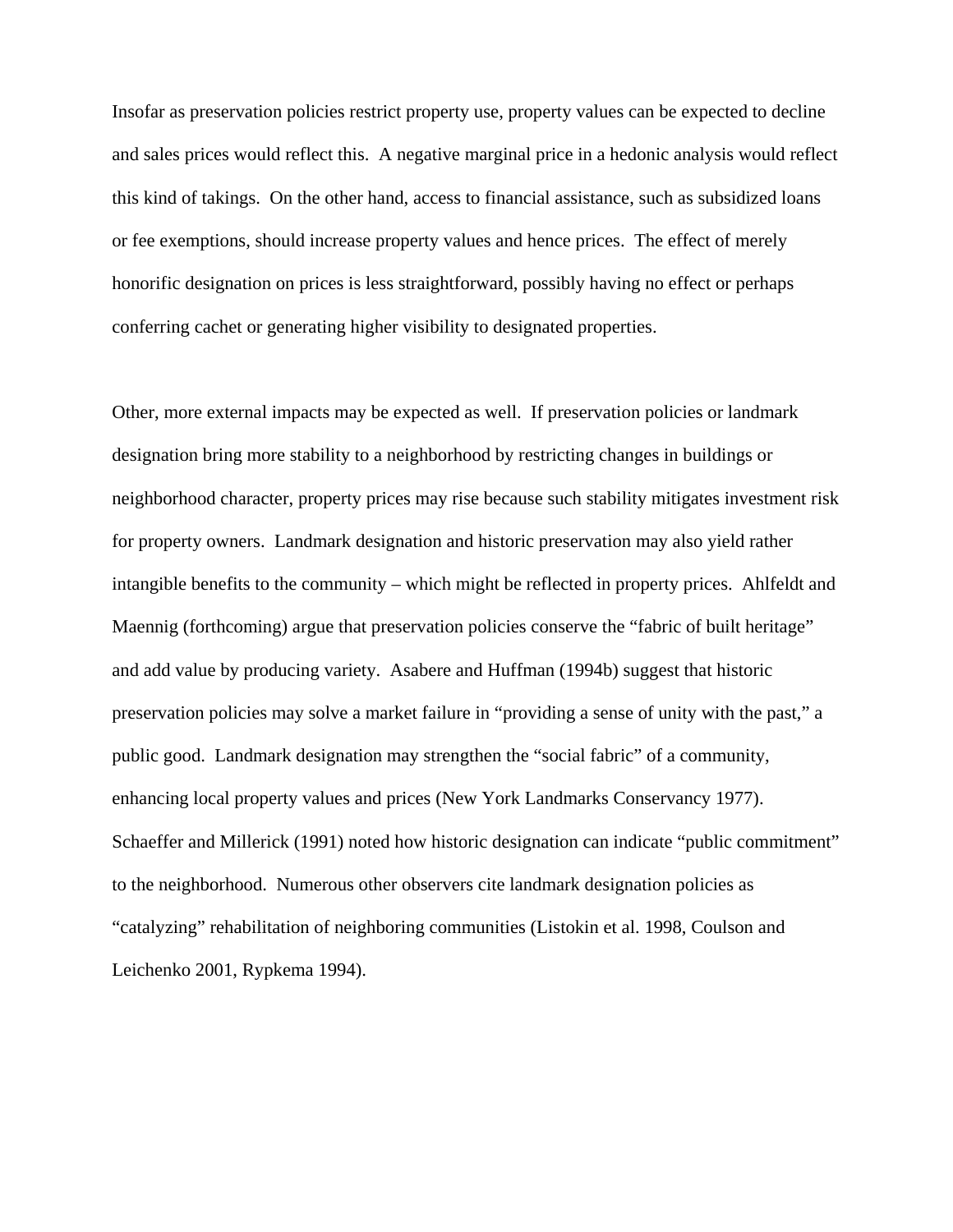Mason (2005) reviews a sizable literature estimating impacts of historic preservation policies – usually focusing on price impacts. $^2$  Many studies find evidence to support strong and positive impacts of these policies and fuel local efforts for still more. Recent studies have measured price premiums using a repeat-sales hedonics methodology (Coulson and Lahr 2005, Noonan 2007). The repeat-sales method suffers from possible sample selection bias and the possibility that appreciation rates affect the likelihood of designation. Unfortunately, designations are hardly exogenous to property values, especially when improving or protecting land values is ostensibly one of the goals of the policy intervention. Ideally, the empirical approach would correct the impact estimates for the bias resulting when the expected impacts affect the likelihood and type of policy intervention. This analysis uses a simple model to explain which areas receive the intervention and integrates several data sources to instrument for the endogenous policy variable in the hedonic price equation. This formal economic model of the determinants of historic preservation policymaking will be the first of its kind as far as we know. The first-stage estimates of determinants of designations offer valuable insights into the economics of local real estate regulation. Accordingly, the 2SLS estimator offers more robust evidence of causal (price) impacts historic preservation policies than most previous studies' methods and data permit.

#### **III. Theoretical Model**

 $\overline{a}$ 

In order to get consistent estimates of the policy effect of preservation policy, we attempt an instrumental variables estimation. In order to motivate this approach, we develop a simple model of the designation process. We imagine a historic preservation regulator maximizing his administrative utility function with respect to the restrictiveness of his preservation interventions,

<span id="page-7-0"></span> $2^{2}$  Interestingly, the prominent impact studies by economists and preservationists alike focus on price impacts and economic development impacts – not on impacts on historic resources actually preserved.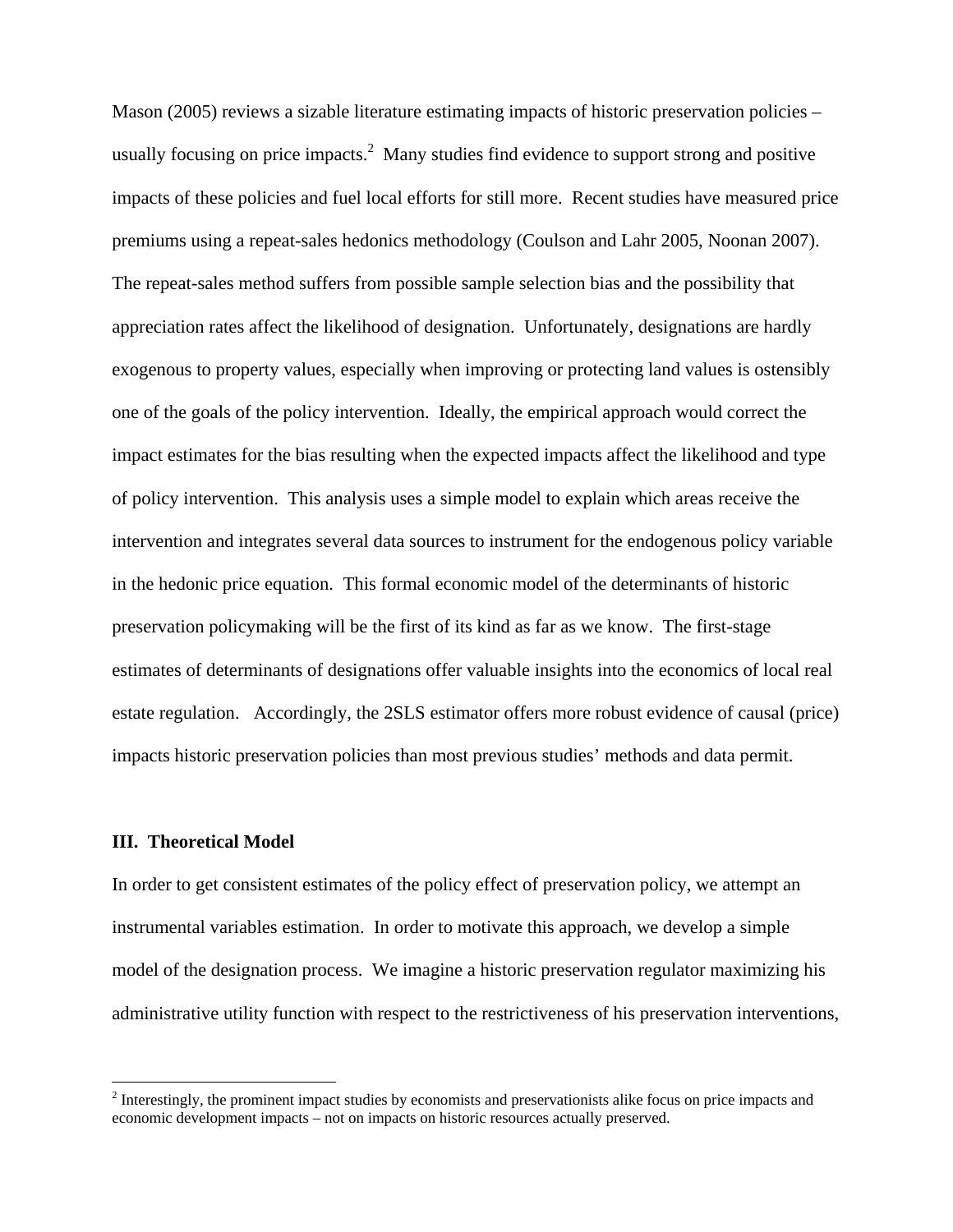$r$ , which we treat as continuous.<sup>3</sup> The regulator has direct preferences over  $r$  and the utilities of the property owner (*P*) and of other affected stakeholders or neighbors (*N*). Thus, the regulator will choose the restrictiveness of his intervention into the property market (his preservation policy) in order to maximize:

$$
u(r;z) = U(P(r;z),N(r;z),r;z),
$$
\n(1)

where  $U_N$ ,  $U_P > 0$  and  $U_r < 0$ . The regulator's utility is rising in the welfare of the (regulated) property owner and in the welfare of the neighbors. This is the case because he cares about high property values or because residents apply political and administrative pressure on the regulator to increase their own utility. The regulator balances the property owner's and neighbors' opposing interests in restrictiveness. Property owners prefer to have fewer restrictions  $(P_r < 0)$  in order to preserve the option of redevelopment.<sup>[4](#page-8-1)</sup> Neighbors favor more restrictions ( $N_r > 0$ ), assuming those restrictions do not restrict *their own* options. Neighbors are expected to value restrictions on nearby properties because this reduces the risk of attractive properties being redeveloped in undesirable ways. The regulator's direct preferences over the restrictiveness arise from administrative costs of the program such as the costs of monitoring and enforcing compliance, as well as the administrator's internalization of the subsidies or tax breaks that local regulation stipulates be provided as compensation to owners of restricted properties. The direct preferences over the exogenous factors *z* will not be important to the model because they are not choice variables for the administrator.<sup>5</sup> The role of exogenous *z* will become important below.

<span id="page-8-0"></span><sup>&</sup>lt;sup>3</sup> Obviously, preservation status is discrete. Noonan and Krupka (2008) deal with this aspect of policy explicitly. Generally, the "restrictiveness" can be thought of as a continuous latent variable that includes the degree of curtailed transformation rights and stringency of enforcement that makes *r* appear continuous in practice even if designation status itself is dichotomous.

<span id="page-8-1"></span><sup>&</sup>lt;sup>4</sup> The regulation might compensate restricted owners with subsidies or signal their property's quality to potential buyers. However, owners would prefer to have these advantages without the restrictions.

<span id="page-8-2"></span><sup>&</sup>lt;sup>5</sup> These exogenous factors will include characteristics of individual properties, owners, or neighborhoods and will be discussed below. The preferences over *z* will vary depending on which exogenous factor is considered.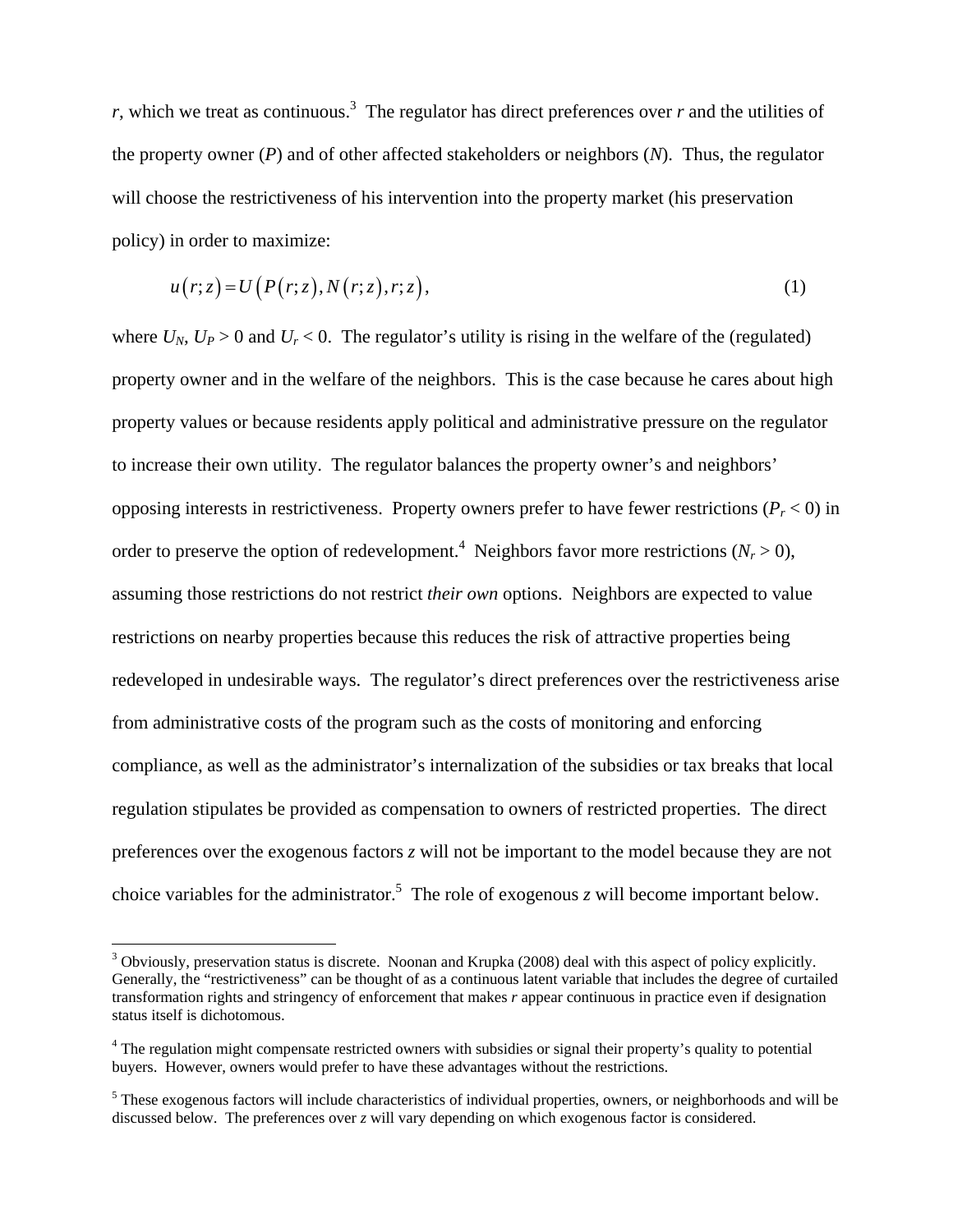The regulator optimizes by setting the marginal utility of restrictiveness to zero:

$$
F(r, z) = U_p P_r + U_N N_r + U_r = 0.
$$
\n(2)

For interior solutions, equation (2) holds at the optimum and thus implicitly defines  $r^*$  as a function of *z*. We assume that the second-order condition (that  $F_r < 0$ ) is satisfied so that equation (2) implicitly defines  $r^*(z)$  as the utility-maximizing level of restrictiveness. The partial effects of any of these exogenous characteristics on the optimal level of restriction, *r \** , are thus:

$$
\frac{\partial r^*}{\partial z} = -\left(U_p P_{rz} + U_N N_{rz} + U_{rz}\right) / F_r \tag{3}
$$

where  $F_r = U_p P_r + U_p N_r + U_r < 0$  is implied by the assumption that the second-order condition is satisfied. [6](#page-9-0)

Equation (3) helps us understand how independent variation in a host of exogenous neighborhood or property characteristics will affect the optimal level of restrictiveness. In general, such a factor will increase the level of restrictiveness whenever  $U_p P_{r_z} + U_N N_{r_z} + U_r > 0$ , which means that it increases the marginal utility of restrictiveness. The term is basically the sum of the effect of *z* on the marginal utilities of each stakeholder, weighted by the regulator's weight of each stakeholder's utility. For a variable  $\zeta$  to be a valid instrument in a hedonic price model, it must have a non-zero effect in equation (3), but not affect property values.<sup>[7](#page-9-1)</sup> This implies that  $P_z = P_{rz} = 0$ , while  $N_{rz}$  and  $U_{rz}$  do not both equal zero. That is, neighbors and regulators might "care" about the factor, but owners and potential buyers will not care.

 $\overline{a}$ 

<span id="page-9-0"></span><sup>&</sup>lt;sup>6</sup> A sufficient condition for this condition to hold are that administrative costs increase more-than-linearly, that the added benefit to neighbors is decreasing in restrictiveness, and that the costs imposed on property owners by restrictions increases about linearly.

<span id="page-9-1"></span><sup>&</sup>lt;sup>7</sup> This condition holds even under other regulator objective functions, such as on that sets  $U_P$  very close or equal to zero as Glaeser (2006) suspects describes the Landmarks Preservation Commission in New York.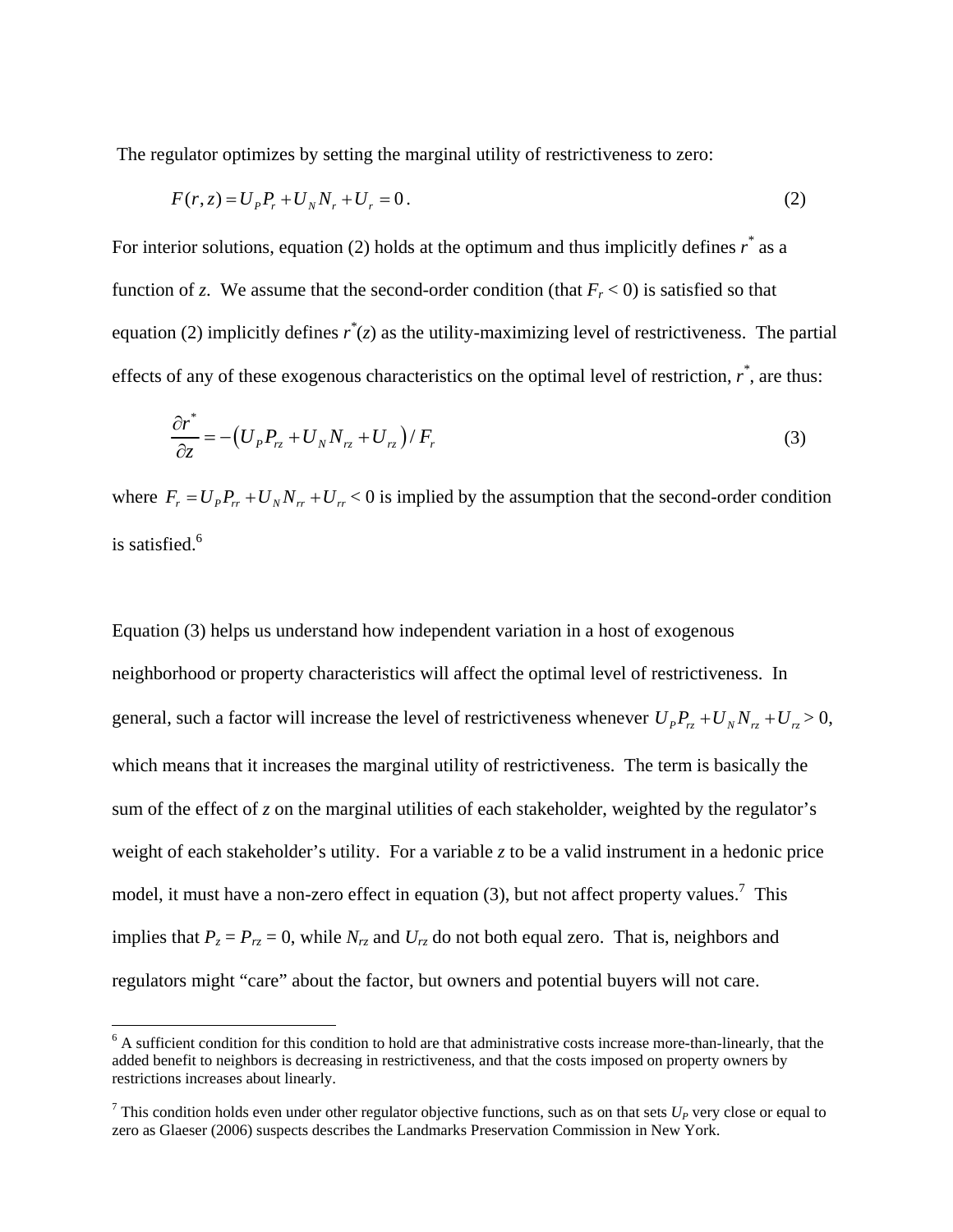The historic nature of the property will obviously not serve as such an instrument. While neighbors might like the external effects of the historic quality  $(N_z > 0)$ , owners might either find the outdated structure onerous ( $P_z < 0$ ) or quaint ( $P_z > 0$ ). More restrictions on historic properties will increase neighbors' utility  $(N_{rz} \geq 0$ , because reduced uncertainty about the persistence of the positive externalities will benefit risk-averse neighbors) but could make living in a historic property worse ( $P_{rz}$  < 0, because modifications will be more difficult). From the above, it is apparent that historic quality serves as a poor instrument for preservation: it has an indeterminate effect on preservation, and likely has a direct effect on housing prices. Similarly, neighborhood demographic characteristics will likely affect both preservation decisions *and* housing prices in the neighborhood.

While neither historic quality nor neighborhood demographics will likely serve as valid instruments for historic designation, the interaction of them likely will. Neighborhood demographics that increase the benefits from designation *when historic externalities are present* will increase the likelihood that a historic property is formally designated. For instance, more owner-occupied units in the neighborhood (recipients of district tax breaks) will increase the likelihood that historic neighborhoods will be preserved, while having little effect on the probability that newer neighborhoods are so preserved. Conversely, having more owneroccupants in the area in 1970 will not affect the utility or disutility for owners *in the 1990s* of living near outdated properties. The identification assumption is thus that *z* is some vector of interactions between the historic quality of the property being sold or its environs and key neighborhood demographics circa 1970. Such interactions are assumed to have no effect on owner utility ( $P_z = P_{rz} = 0$ ), but important effects on neighbor utility ( $N_{rz} > 0$ ). The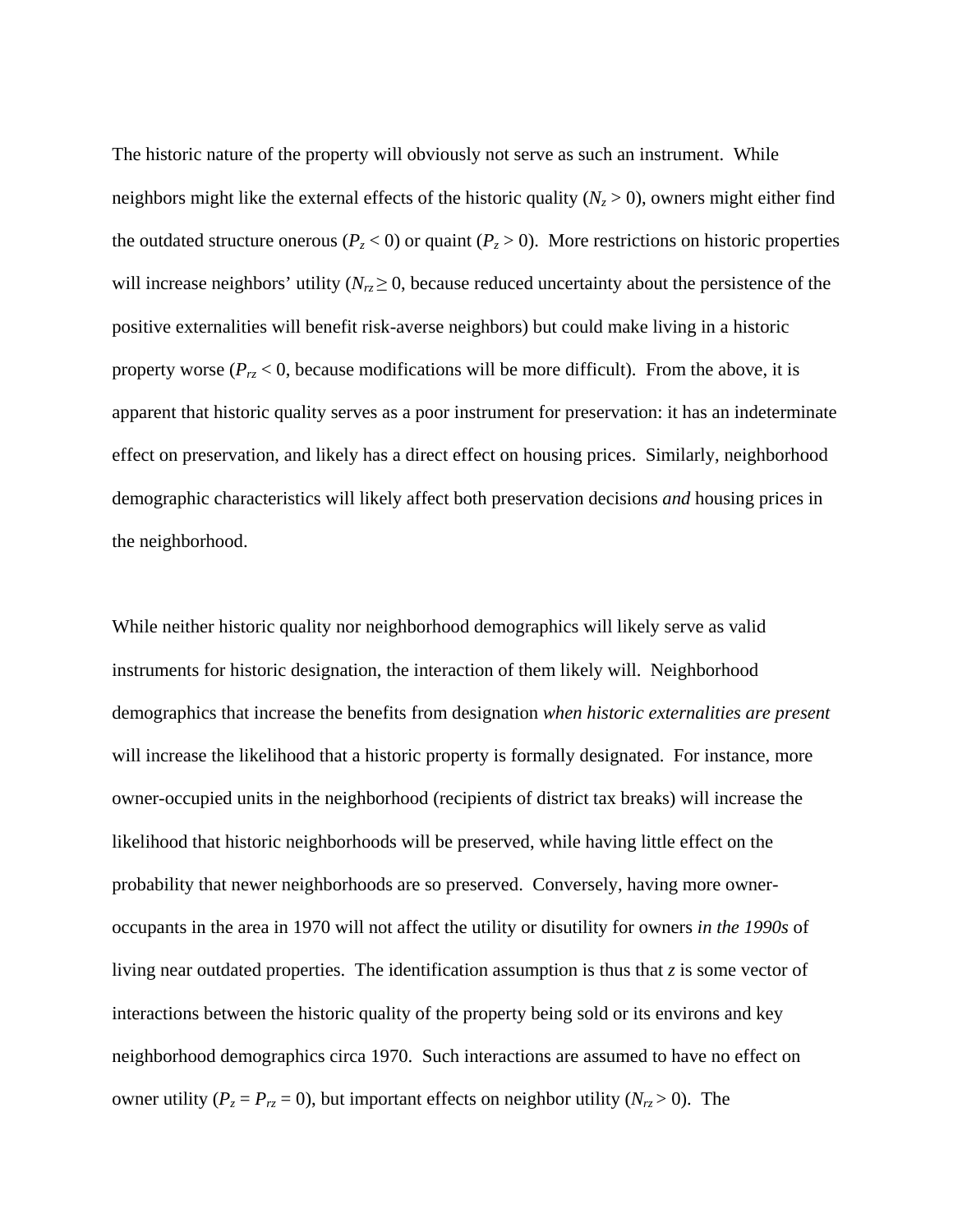reasonableness of assuming these interactions (i.e., supply and demand "shifters" for designation) do not belong in a hedonic price equation is further supported by including the uninteracted historical quality, historic density, and various current neighborhood demographics in the hedonic and in using lagged neighborhood demographics measured decades before the property sale. Nonetheless, relevant diagnostic tests for instrument validity are still warranted.

A feature of historic preservation policy in Chicago and elsewhere is that protected properties can be bundled together into landmark districts. This is a detail away from which we have abstracted considerably. Landmark districts offer regulators another policy instrument for making preservation decisions. The decision to include a property in a landmark district, however, still follows a similar structure as that outlined above. Administrative costs associated with a building in a district, along with the attendant internal and external effects, are likely to differ from individual designation decisions. Despite these differences, the same factors, *z*, discussed above can serve as instruments for either type of designation. Due to data limitations, this analysis emphasizes the district designations.

#### **IV. Data and Method**

The following analysis combines data from many sources. First, property data come from actual sales data recorded in the Multiple Listing Service (MLS) for all single-family attached residential property sales in the city of Chicago during the 1990s. This type of property composed the bulk of property sales (and roughly 75% of the housing units) in the city at the end of our data period, and the MLS serves as the information clearinghouse for most arms-length housing sales in the city. The data include 71,275 attached home sales in Chicago from 1990 – 1999. MLS tracks many property attributes such as the address, numbers and types of rooms,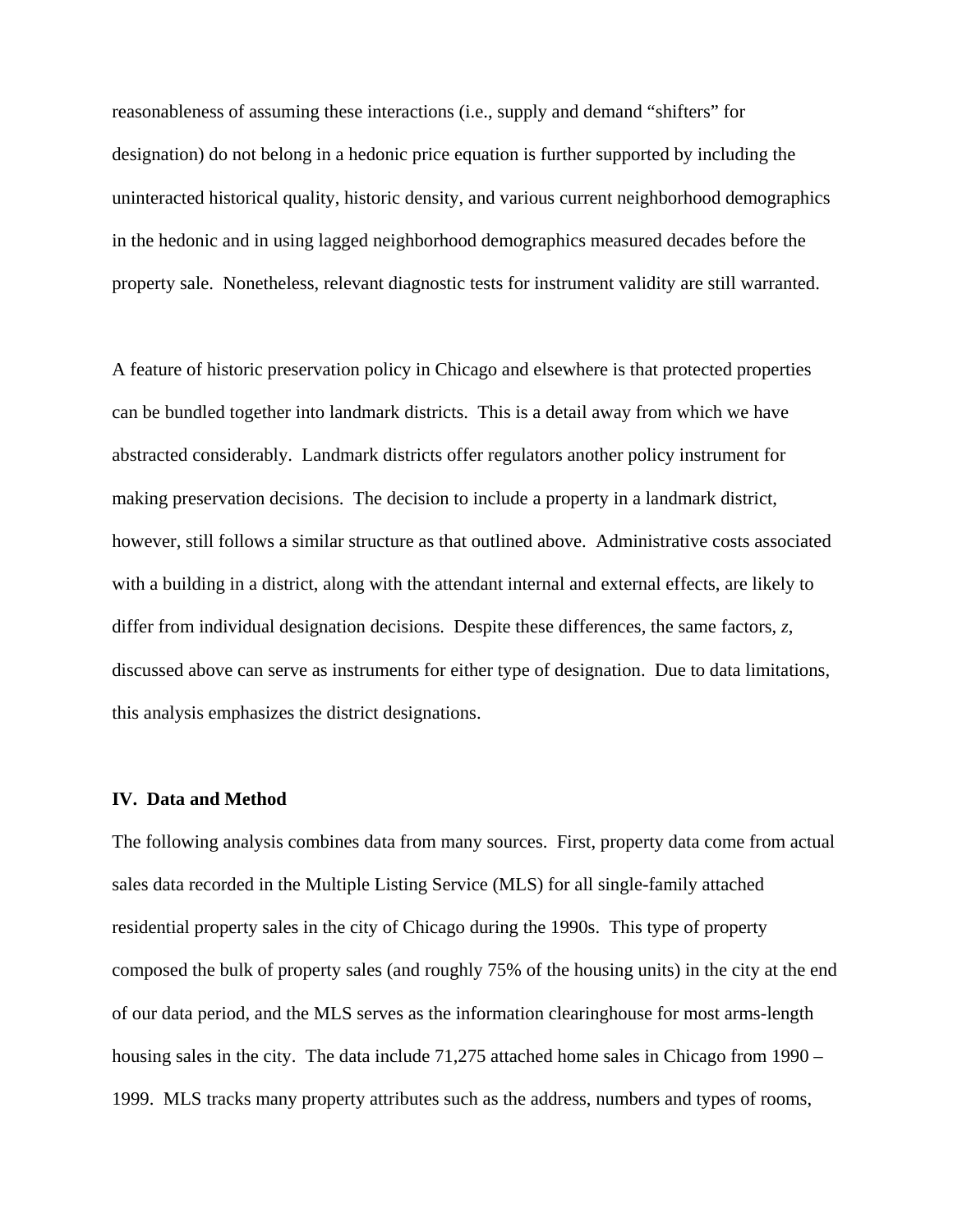and parking availability. For the square footage and year built variables, which are missing in many observations, several fixes are considered. Ultimately, for simplicity and because Noonan (2007) shows negligible gains for more sophisticated approaches, simple imputation based on the exogenous variables listed in Table 1 is employed.<sup>[8](#page-12-0)</sup> List-wise deletion takes care of missing values for other variables in the regressions that follow. The final sample used is slightly less than 60,000.

Second, the City of Chicago's Landmarks Division in the Department of Planning and Development provide information on the landmarks (City of Chicago 2004). Information such as the addresses, dates of construction and designation, architect and architectural style, and historic themes are available for the individual landmarks and historic districts in the city. Added to the official landmarks data is the Chicago Historical Resources Survey (CHRS). Starting in 1983, historians from the Landmarks Commission inventoried the half million properties in Chicago's city limits. The survey report describes the methodology in greater detail (Commission on Chicago Landmarks 1996). Ultimately, field work obtained detailed information from a final sample of 17,366 historically significant properties. The database of CHRS properties contains information on addresses, architects, significance and maintenance, and construction dates (http://www.cityofchicago.org/Landmarks/CHRS.html). The CHRS surveyors also assessed each CHRS property for its historic value or integrity. Very significant and well preserved properties were given codes of either red or orange. Sold properties thus fall into one of three categories depending on whether the sold property is a CHRS red or orange property (*RO*), is given lesser historical quality codes (*OTH*) but is still significant enough to be in the CHRS, or it was overlooked by the CHRS. Table 1 shows the overlap between the MLS

1

<span id="page-12-0"></span><sup>&</sup>lt;sup>8</sup> Missing values for "square footage" and "year built" are imputed using several auxiliary regressions following the same approach used in Noonan (2007).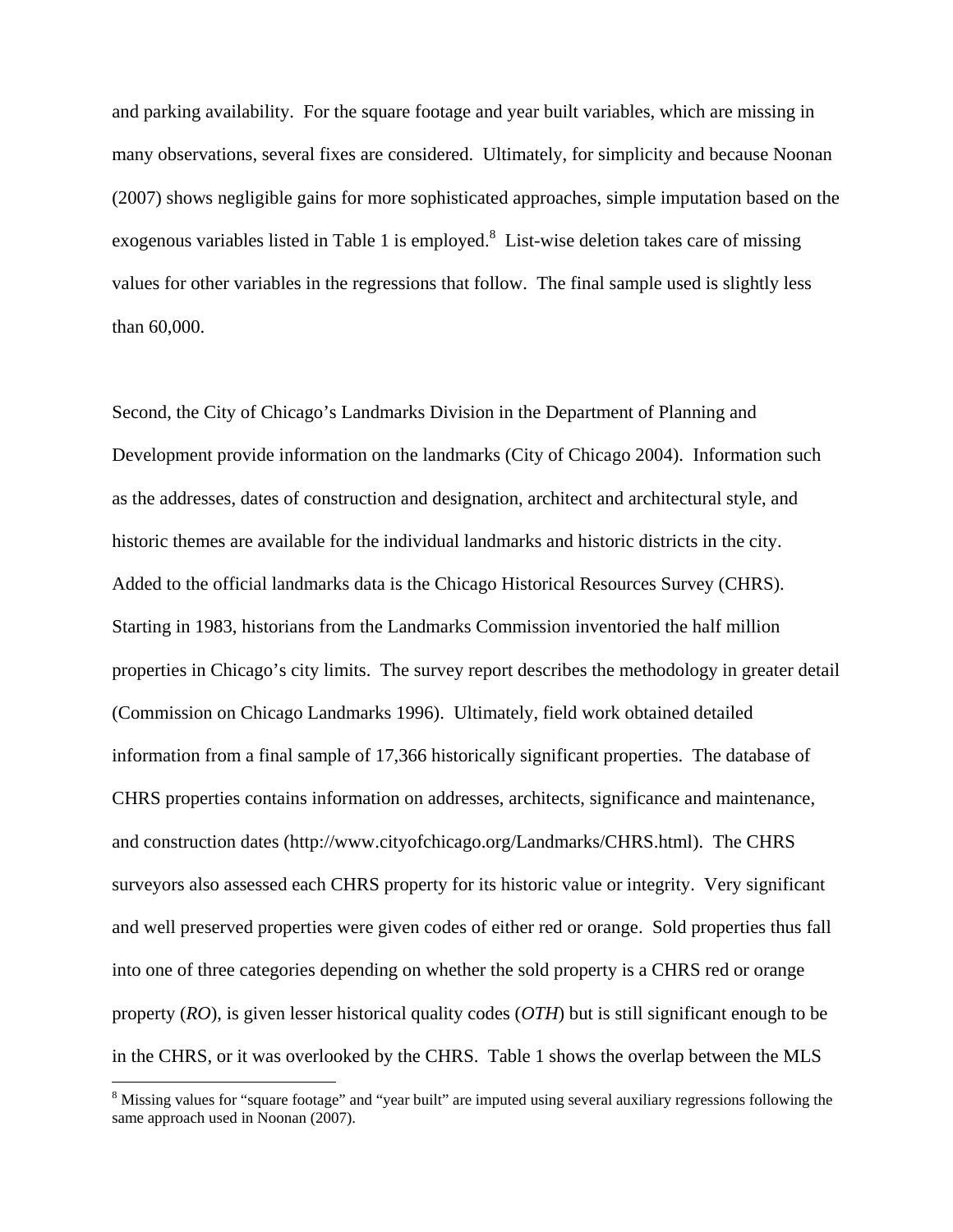attached-home sales in the CHRS database and the properties designated as landmarks.

Obviously, Chicago's landmark designating process involves more than just historical quality,

especially for district designation.

|         |                       |          | Is a landmark |          |        |
|---------|-----------------------|----------|---------------|----------|--------|
|         |                       | landmark | landmark      | Not a    | Total  |
|         |                       | building | district      | landmark |        |
| In CHRS | "red" or "orange"     | 176      | 548           | 1,685    | 2,409  |
|         | not "red" or "orange" |          | 358           | 903      | 1,261  |
|         | Not in CHRS           | 147      | 1,090         | 66,381   | 67,618 |
|         | Total                 | 323      | 1,996         | 68,969   | 71,288 |

**Table 1: Overlap between CHRS and Landmark Designations in Sales Data** 

Third, the analysis also uses a variety of other geographic data for the city including Chicago's community areas and Census TIGER files. To link properties to their block-group level Census variables, the Geolytics™ dataset is employed to produce boundary-constant neighborhood demographics for 1990-2000. The Geolytics™ Neighborhood Change Database is used to get tract-level measures of demographics and housing in 1970 for use as instruments.

The empirical model common to hedonic property analyses (Rosen 1974) takes the semi-log form:

$$
lnP = \alpha + \beta X + \delta \text{DESIGNATION} + \varepsilon_{it} \tag{4}
$$

where *X* is a vector of property attributes and neighborhood quality measures, and *DESIGNATION* represents designation status, the discrete analogue to the index *r* from the theoretical model above. The problem of endogeneity arises if, for example, designation status tends to be conferred on properties with unexpectedly high (or low) sale prices. Given the explicit concern about impacts on designees' sale prices apparent in Chicago's landmark ordinance, the possibility of endogenous designation is worth exploring. As shown above, valid instruments will be those variables in *z* that predict *r* but do not belong in *X*. The first-stage of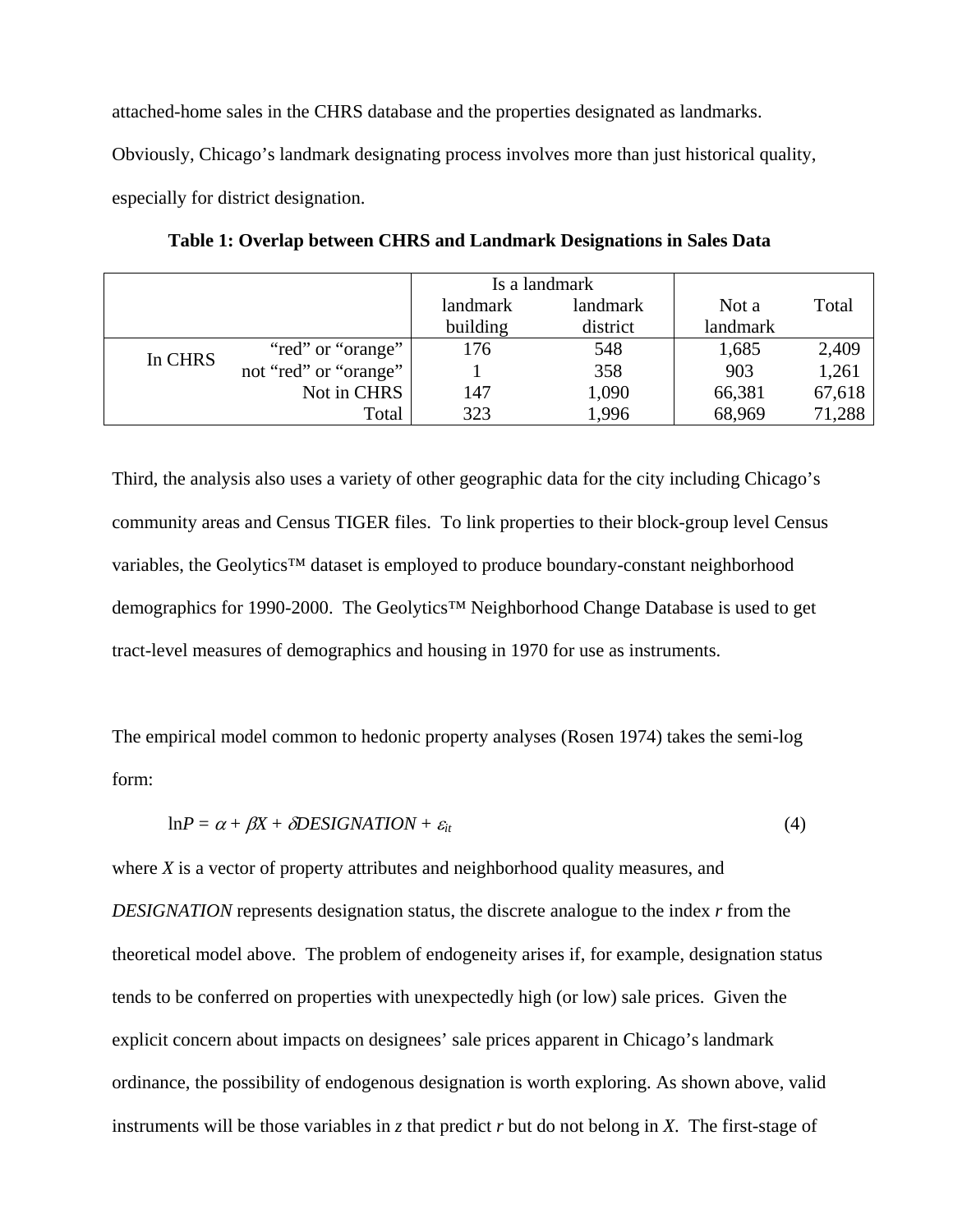the two-stage least squares regression essentially estimates  $r^*$  using  $X$  and instruments  $z$  that are excluded from *X* in estimating the second-stage, equation (4). This provides consistent estimates of  $\delta$  and permits a better understanding of why landmark designations occur where they do. Table 2 lists the variables used in estimating equation (4) along with their definitions and descriptive statistics.

Identifying price effects of landmark preservation policies in this setting poses noteworthy challenges and opportunities. First, due to the rarity of individual building designations (even in a landmarks program as vibrant as Chicago's), the data only permit robust estimations of district designations' price effects. The final sample has 284 sales in individually designated landmark buildings, 272 of which are in five different buildings. This makes it difficult to distinguish between the effect of building-specific unobservables and the individual designation effect. Fortunately, enough variation exists for district designations. Second, although previous research tends to focus on the effects of designation on a property's own price (Coulson and Leichenko 2001 and Ahlfeldt and Maennig 2009 are notable exceptions), the external effects of historic preservation – effects of designation on nearby property prices – remain arguably the most important effect of the policy. Even if the own-price effect of designation is negative, preservation policies can still be justified on positive externality grounds. Including measures of proximity to landmarks in *X* in equation (4) allows the recovery of amenity (or disamenity) effects of designation. This avoids the limited overlap between the home sales data and the landmarks inventory because the nearby landmarks include *all* landmarks (e.g., Douglas Tomb, St. Ignatius High School, Robie House), regardless of their housing a home sale during the 1990s. The external price effects of landmark building designation are thus recoverable, even if its own-price effects are not.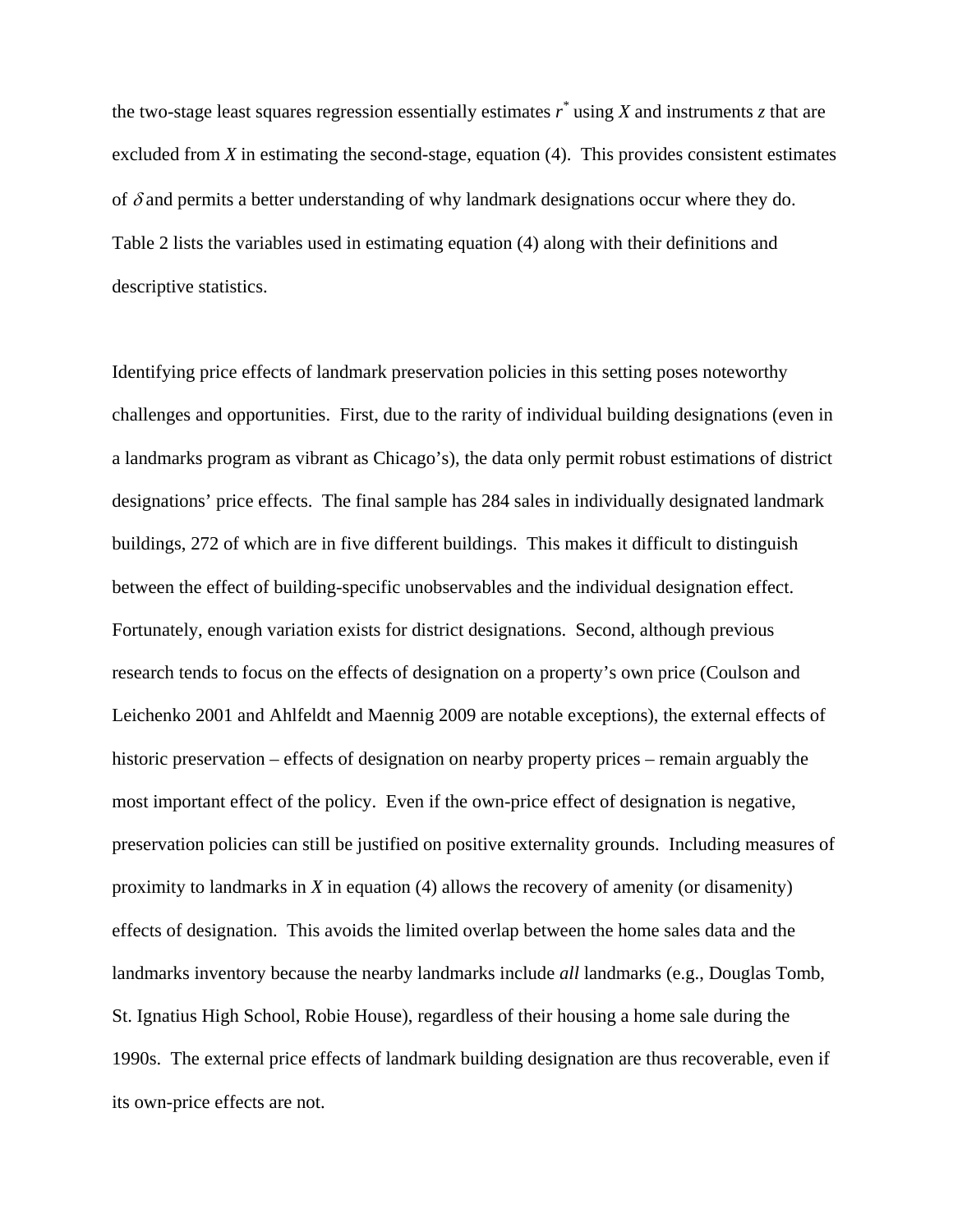| Variable         | <b>Definition</b>                                                             | <b>Mean</b> | Std.<br>Dev. |
|------------------|-------------------------------------------------------------------------------|-------------|--------------|
|                  | In (real sales price, adjusted to 1 January 2000 \$ using Chicago's           |             |              |
| InP              | housing CPI deflator)                                                         | 11.898      | 0.659        |
| <b>DISTRICT</b>  | in a landmark district at time of sale?                                       | 0.036       | 0.186        |
| <b>LANDMARK</b>  | in a designated landmark building (not a district) at time of sale?           | 0.004       | 0.060        |
|                  | number of landmark buildings in block-group, exclusive of property's          |             |              |
| CountLmk         | own status, at time of sale                                                   | 0.328       | 0.748        |
|                  | share of block-group's land area inside a landmark district, exclusive        |             |              |
| <b>DistShare</b> | of property's own district, at time of sale                                   | 0.033       | 0.096        |
| named            | sale property is in building in CHRS that has a building name (e.g.,          |             |              |
|                  | "The Overton Building")                                                       | 0.009       | 0.094        |
| <b>OTH</b>       | sale property is in CHRS not as "red" or "orange"                             | 0.009       | 0.095        |
| <b>RO</b>        | sale property is coded "red" or "orange" in CHRS                              | 0.044       | 0.205        |
| <b>CHRS100</b>   | count of CHRS properties within 100 meters                                    | 4.174       | 8.158        |
| <b>CHRS250</b>   | count of CHRS properties within 250 meters                                    | 27.079      | 38.886       |
| <b>CHRS500</b>   | count of CHRS properties within 500 meters                                    | 96.138      | 115.992      |
| Inarea           | In (area of unit in feet <sup>2</sup> ) (see footnote 9)                      | 7.103       | 0.417        |
| yearbuilt        | year built (see footnote 9)                                                   | 1956.792    | 26.924       |
| unitbldg         | number of units in the building                                               | 150.405     | 231.928      |
| rooms            | number of rooms                                                               | 4.743       | 1.690        |
| bedrms           | number of bedrooms                                                            | 1.866       | 0.801        |
| baths            | number of baths                                                               | 1.553       | 0.659        |
| mbbth            | master bathroom dummy                                                         | 0.489       | 0.500        |
| fireplace        | number of fireplaces                                                          | 0.313       | 0.515        |
| garage           | garage dummy                                                                  | 0.368       | 0.482        |
| parking          | garage or parking dummy                                                       | 0.884       | 0.320        |
| parkspot         | parking spot dummy                                                            | 0.172       | 0.377        |
| waterfront       | on the waterfront                                                             | 0.072       | 0.258        |
| distCBD          | distance to CBD in km                                                         | 6.953       | 5.023        |
| distLake         | distance to Lake Michigan in km                                               | 1.989       | 3.125        |
| distwater        | distance to closest water (river, lake) feature, in km                        | 0.876       | 0.804        |
| distCTA          | distance to closest CTA rail line in km                                       | 0.737       | 0.695        |
| distpark         | distance to closest park in km                                                | 0.416       | 0.332        |
| northside        | on the north side of the city                                                 | 0.916       | 0.277        |
| latitude         | decimal degrees north                                                         | 41.929      | 0.050        |
| income           | median household income (in \$1000s), block-group, 1990                       | 33.083      | 21.964       |
| college          | percent with a college degree, block-group, 1990                              | 0.476       | 0.224        |
| medValue         | median house value (in \$1000s), block-group, 1990                            | 219.804     | 168.199      |
| popdens          | population density (1000s/km2), block-group, 1990                             | 33.923      | 23.893       |
| white            | percent white, block-group, 1990                                              | 0.721       | 0.234        |
| medyrblt         | median year built for residences, block-group, 1990                           | 1953.018    | 13.458       |
| new const.       | percent of housing units built in last 10 years, block-group, 1990            | 0.094       | 0.150        |
| saleyear         | year of sale                                                                  | 1995.375    | 2.812        |
| OwnOcc70         | percent of housing units occupied by owner, tract, 1970                       | 0.281       | 0.322        |
| VacRat70         | percent of housing units vacant, tract, 1970                                  | 0.087       | 0.059        |
| LongRes70        | percent of housing units with occupants moving in before 1960,<br>tract, 1970 | 0.197       | 0.110        |
| NewOne70         | percent of housing units built in last 1 year, tract, 1970                    | 0.043       | 0.066        |
|                  |                                                                               |             |              |

**Table 2: Definitions and descriptive statistics**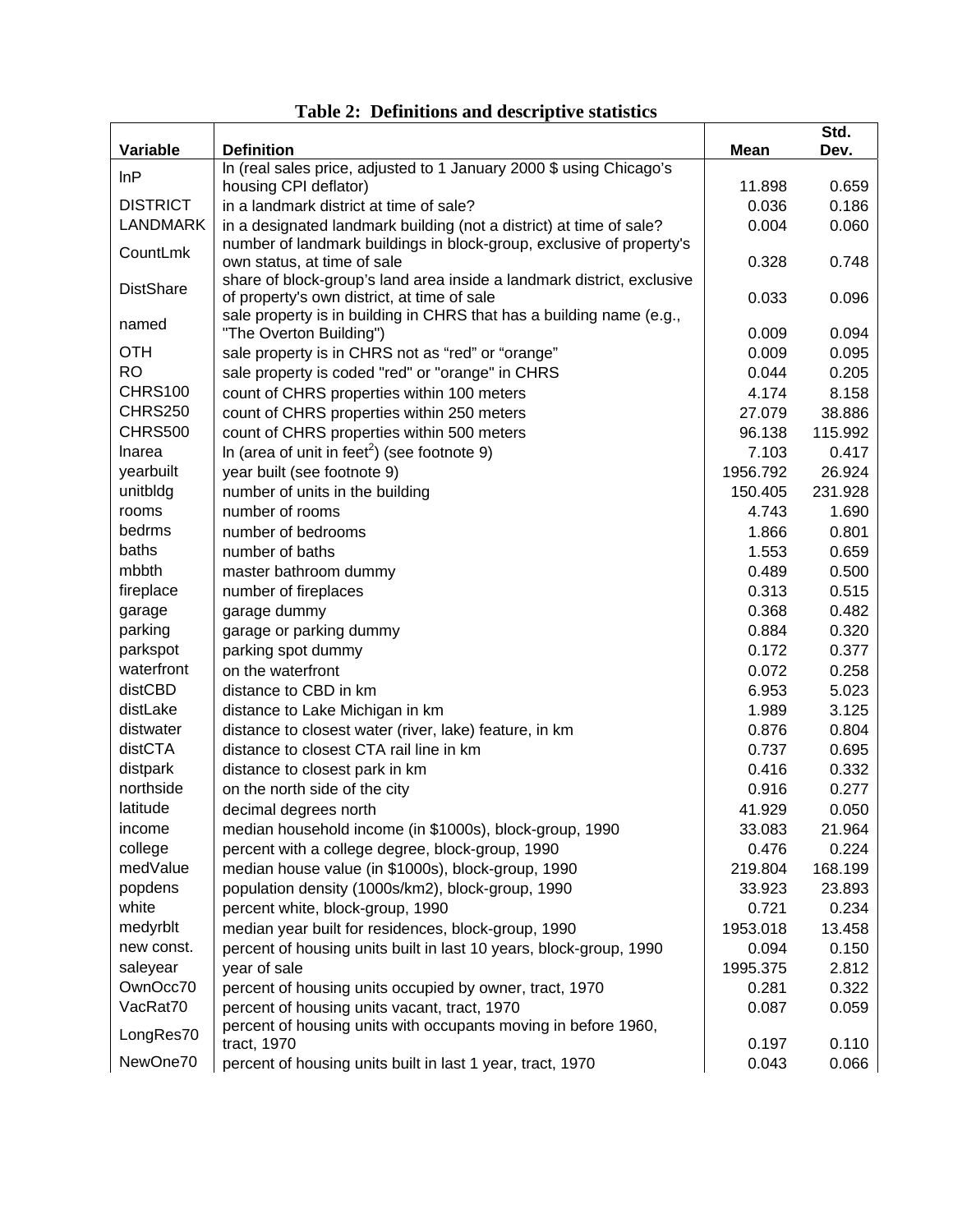#### **V. Results**

#### *OLS Results*

First, the results of simple OLS regressions are presented. Table 3 reports the main results from these regressions across a number of specifications of the hedonic price equation. Column 1 of Table 3 presents the results from a fairly naïve regression of landmark district status and property characteristics on log real sales price. These results suggest large price premiums (approximately 25%) for homes in preserved districts.<sup>[9](#page-16-0)</sup> (The premium rises to 60% in a totally unconditional model where only *DISTRICT* is included and all other hedonic attributes are omitted.) Although homes in districts sell for a premium over comparable homes, and homes in districts tend to have nicer attributes than non-district homes, districts are inherently spatial and thus geographic controls become vital. Column 2 adds geographic and local neighborhood demographic controls. As a result, the price premium for properties in landmark districts falls to roughly 2% (with a p-value of 0.06). The coefficients on the property characteristics are unsurprising. Controls for geographic position of the structure relative to major features of the landscape and census block-group demographics also exhibit generally expected signs. Nicer homes are in districts, and districts are in nicer neighborhoods. In this sense, these historic preservation districts appear to be "picking winners." Failing to control for both housing attributes and geography can severely distort the effects of landmark districts. Controlling for them, the premium falls much closer to zero.

While the effect of designation on the price of the designated home is certainly important, landmark designation usually has other aims. In some senses, the primary rationale for preservation is that the threatened historic properties embody positive externalities overlooked

<span id="page-16-0"></span><sup>&</sup>lt;sup>9</sup> Following Halvorsen and Palmquist (1980), percent effects of dummy variables like designation status are derived from the expression:  $exp(\beta) - 1$ .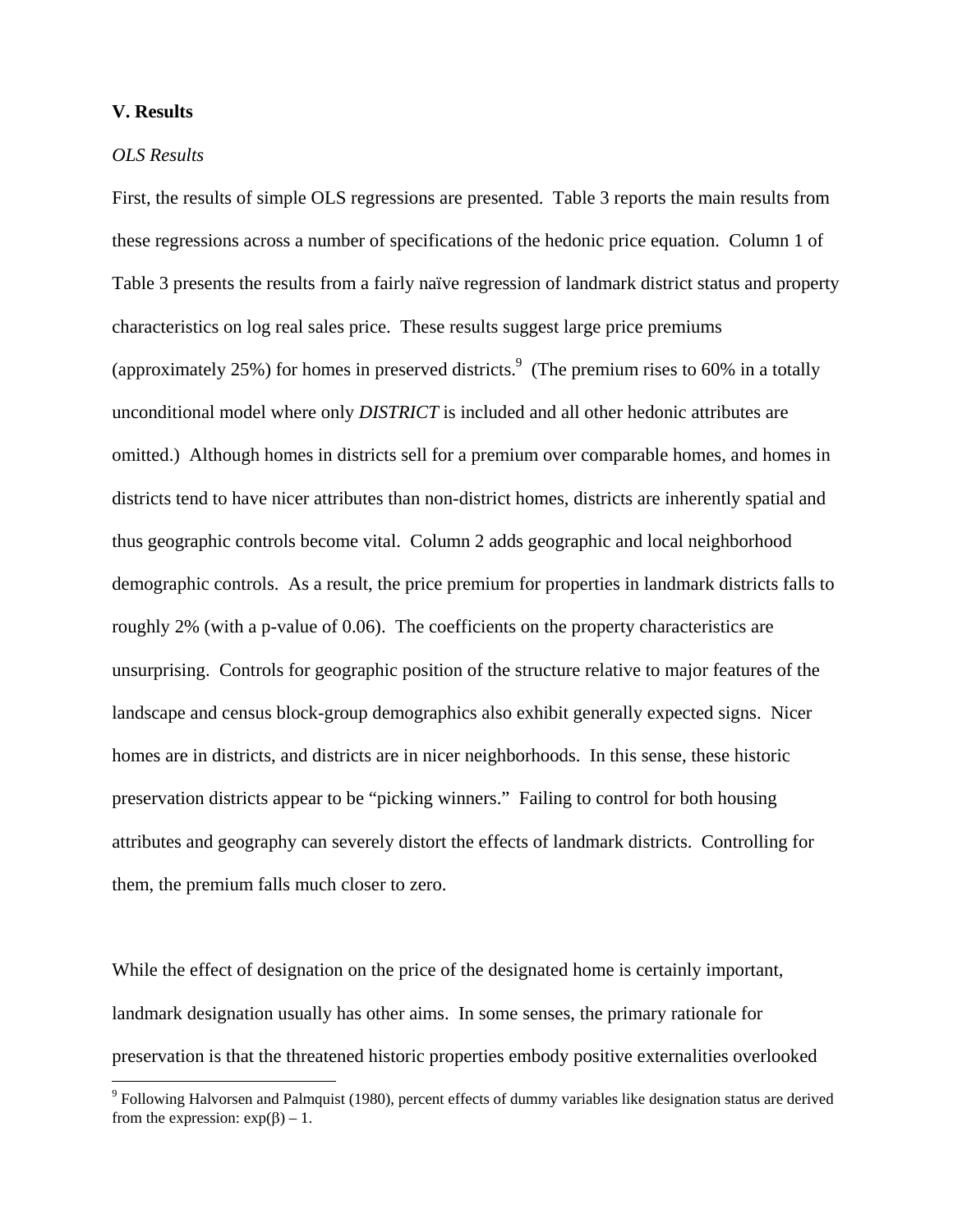by private interests when considering redevelopment. These historical spillovers should be captured at least partly by neighboring property values. Column 3 includes counts of (individually designated) landmarks in the home's block group and a measure of the share of the home's block group's land area that is occupied by another landmark district. Column 3 shows sizable effects of proximity to landmark districts and rapidly diminishing returns to nearby landmark buildings. A ten percent increase in the nearby land area within a district is associated with a 2.1% rise in property values. Having one landmark nearby is associated positively with price, but additional individual landmarks beyond that actually diminish property values. Properties sold inside of districts receive a roughly 2% premium after controlling for proximity to other nearby designations.

Even though the results in column 3 of Table 3 show a smaller price effect of districts than the prevailing literature on price effects of historic preservation efforts<sup>10</sup>, one important source of bias in the estimator is the possibility that the landmark variables are correlated with unobserved historic quality. The landmarks commission may be selecting properties to designate based on characteristics not controlled for in column 3. As designation itself need not actually affect the historic quality – it seeks to prevent the decline of existing historic quality, not create new quality – the risk of "picking winners" rather than "making winners" is particularly high here. If historic quality has a positive or negative market valuation, and designated properties are more "historic" than non-designated structures, then part of the designation effect reflects a preexisting historic value that was not created by designation, only correlated with it. The model in

1

<span id="page-17-0"></span><sup>&</sup>lt;sup>10</sup> Notably, Noonan's (2007) Table 3 shows positive price effects for Chicago districts, and Noonan (2007). Coulson and Lahr (2005) find 14 – 23% effects for Memphis districts. Coulson and Leichenko (2001) and Leichenko et al. (2001) find 5 – 20% price effects for individual designations in Texas. Coulson and Leichenko (2001), and Ahlfeldt and Maennig (2009) estimate (universally) positive price effects from proximity to other designated properties. The OLS model in Noonan (2007) for Chicago data finds a 9% price effect for *landmark* and a 5% effect for *district*.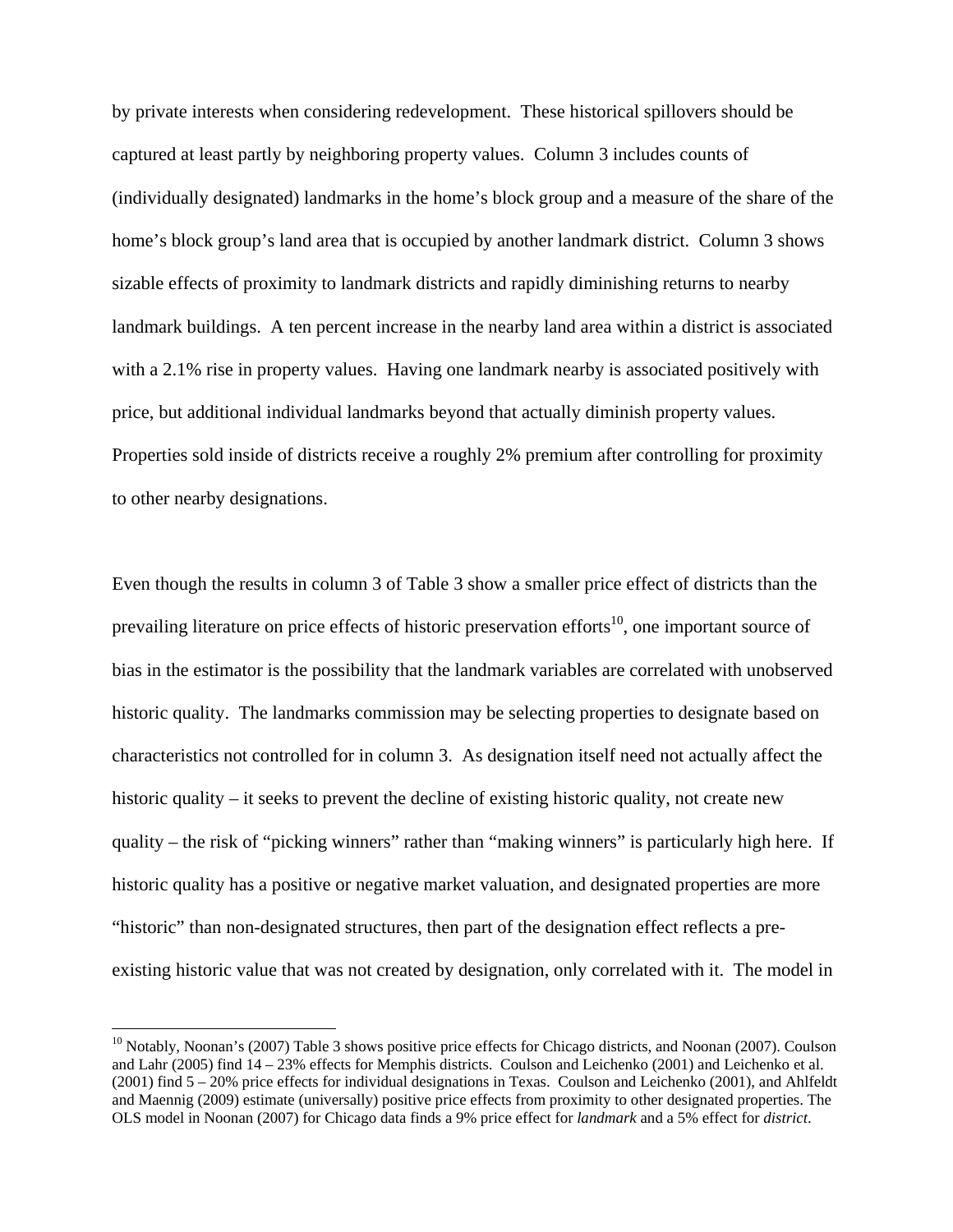column 4 leverages the measures of historic quality available for the roughly 17,000 properties deemed sufficiently historically significant to include in the CHRS. Measures of the properties own historical quality (its color code ranking and whether it has a known name like "The Smith Building") and measures of the nearby density of historical properties (counts of CHRS properties within several buffers) are included in the model for column 4. As a result, the ownprice effect of *DISTRICT* gets much stronger, the price effect of nearby districts actually grows more positive, and the external price effect of nearby landmark buildings remains virtually unchanged. The bias from omitting historic significance suggests that neighborhoods with high density of historic significance are less valued by the market and thus downwardly bias the district effect. Controlling for nearby historical properties does little to affect the price effects of proximity to individual landmarks but, like the bias for *DISTRICT*, removes a downward bias on the effect of nearby landmark districts. Interestingly, CHRS properties generally sell for a premium and that premium is slightly less for red- or orange-coded buildings. This likely arises from the CHRS surveyors downgrading color rankings for properties that have undergone renovations, which are presumably valuable to owners. Named buildings appear to sell for substantial premium. Being nearby CHRS properties has mixed effects on property values. Homes sold with more CHRS properties very nearby are generally unaffected, those in the middle buffer range suffer a price penalty, and homes embedded in a larger (500m) community with more historic properties receive a small premium.

#### [TABLE 3 ABOUT HERE]

The sensitivity of the implicit prices of landmark variables to controls for historical quality marks an important contribution to the previous work, which has generally failed to include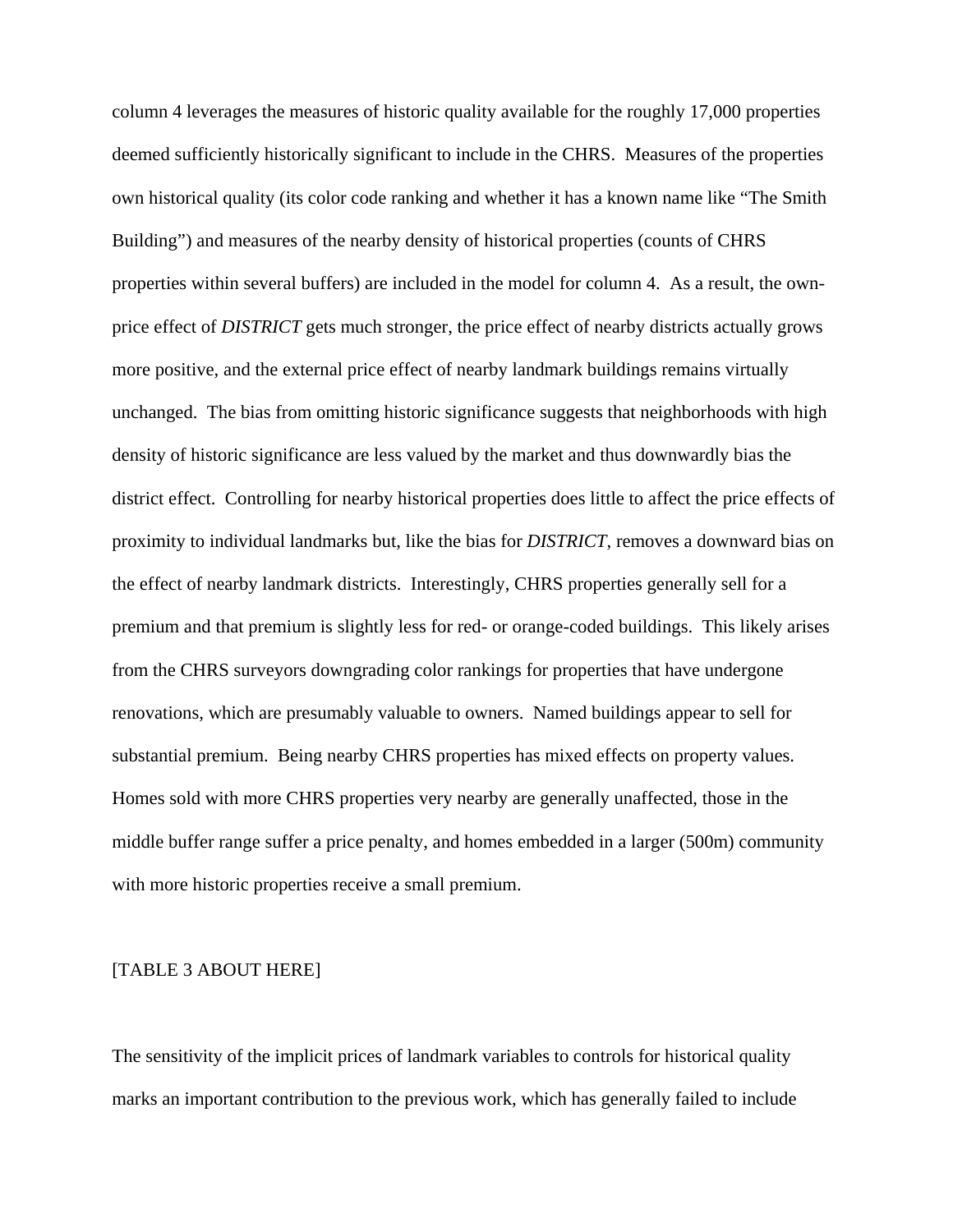objective measures of historical quality distinct from official designation (Noonan 2007, Coulson and Lahr 2005). In column 4, the inclusion of controls for a building's historic quality has a significant impact on the *DISTRICT* coefficient.<sup>11</sup> For landmark districts in Chicago, the omitted-variable bias appears most strong when geographic and neighborhood quality variables are absent. Neighborhood historic quality may predict which properties receive landmark status. There is evidence of external effects of a historic preservation policy, a major justification for the policies, although the nonlinearity complicates matters.

#### *2SLS Results*

1

While the results in Table 3 are informative, the discussion in the theoretical section above suggests that taking the OLS coefficients as policy effects – even in the face of so many control variables – is not necessarily justified. Many unobserved factors that affect the sales price might also affect the probability that a property is designated. Chief among these would be a poorly observed historic quality or maintenance level in older properties. While Noonan (2007) and Coulson and Lahr (2005) attempt to deal with this problem via a repeat-sales or first-differenced model, the approach here uses instrumental variables. Table 4 presents estimates of a hedonic price equation similar to the model presented in column 4 of Table 3 estimated using a two-step efficient GMM IV estimator (with standard errors robust to arbitrary heteroskedasticity). As described above, the instruments are selected from the interaction of a neighborhood demand (for historic preservation) shifter and a measure of historic quality around the property being sold. The neighborhood demand variable is percent of housing that is owner-occupied measured at the tract-level in the 1970 census, which immediately followed the passage of the Landmarks

<span id="page-19-0"></span><sup>&</sup>lt;sup>11</sup> If column 4 in Table 3 also included a *LANDMARK* variable, the price premium for properties in individually designated buildings is not significantly different from zero and other effects are essentially the same. The *LANDMARK* coefficient is also insignificant in a column 3 model.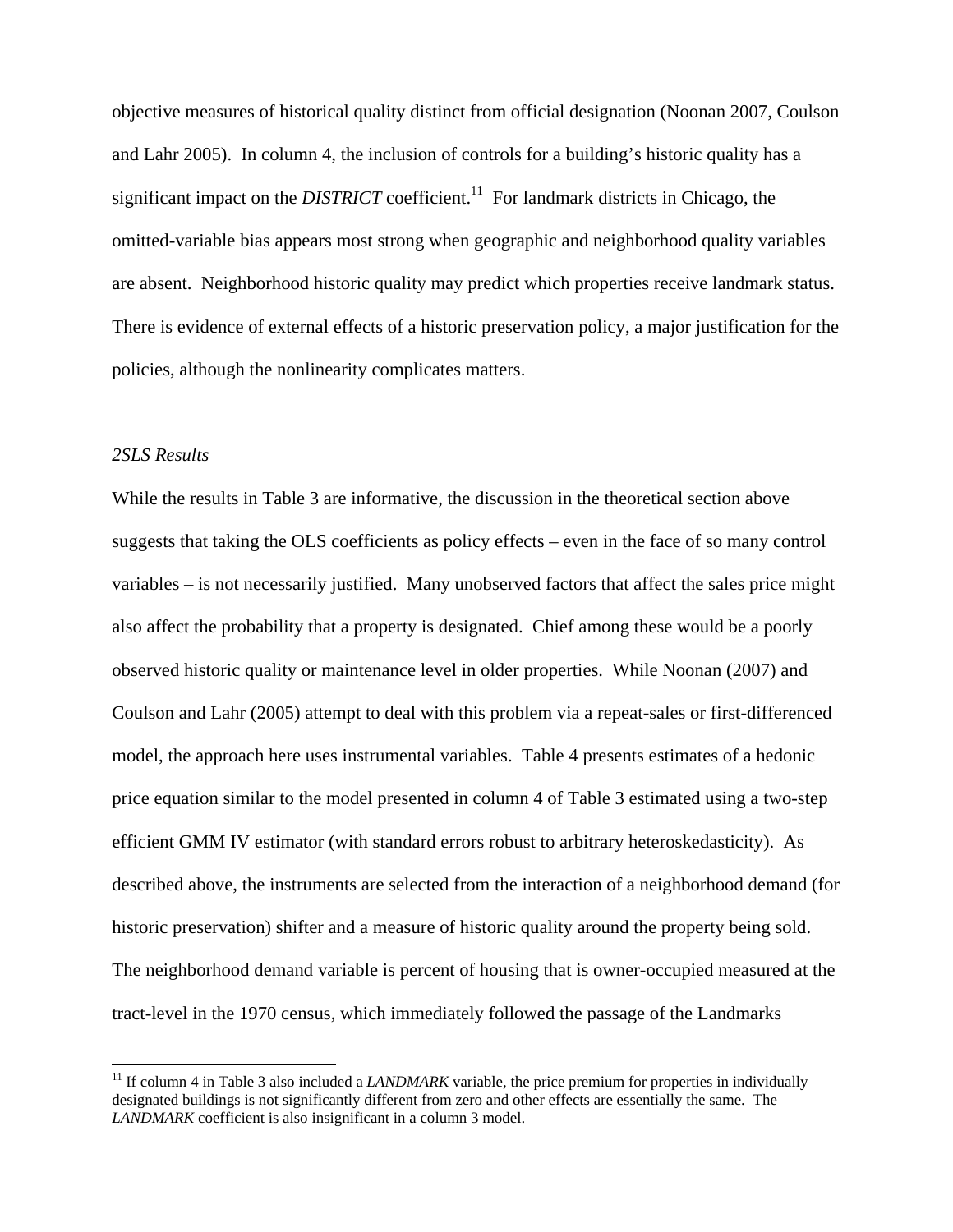Ordinance but predates sales by at least two decades. The historic quality variables are (a) *named*, an indicator for the property's historic significance, and (b) *CHRS100*, indicating the historic density around the home, both measured by the CHRS that largely predates property sales. Conditional on the many controls for neighborhood quality and historic density, the 2SLS hedonic assumes that the interactions are valid exclusions and that they predict the likelihood of being designated in a landmark district. The (difference-in-Sargan) C statistic confirms that *DISTRICT* is endogenous in the OLS price equation at the 0.01% level.

#### [TABLE 4 ABOUT HERE]

The first column of Table 4 presents results for the price equation for the two-stage GMM IV estimator of the preferred model. The other columns provide sensitivity tests and are discussed in the following subsection. In column 1, the instruments predict *DISTRICT* status well, with named homes or homes nearby more historic resources being more likely to have been designated in landmark districts if the share of owner-occupied housing in the tract in 1970 was higher. This is as expected, where higher owner-occupancy rates predict greater demand for district designations. Diagnostic tests for weak instruments, discussed in more detail below, all point to strong instruments. Most of the coefficients on the exogenous variables do not change very much from column 4 of Table 3 to column 1 of Table 4. Controlling for the endogeneity in *DISTRICT* does lead to larger premiums for CHRS homes (of any color code) and to smaller price effects for nearby landmark districts. Having more CHRS properties within 100 meters is now also an amenity. One interpretation is that unobservables correlated with designation in the OLS model, and purged in the 2SLS model, are also correlated with designees' historical quality and proximity to other landmarks.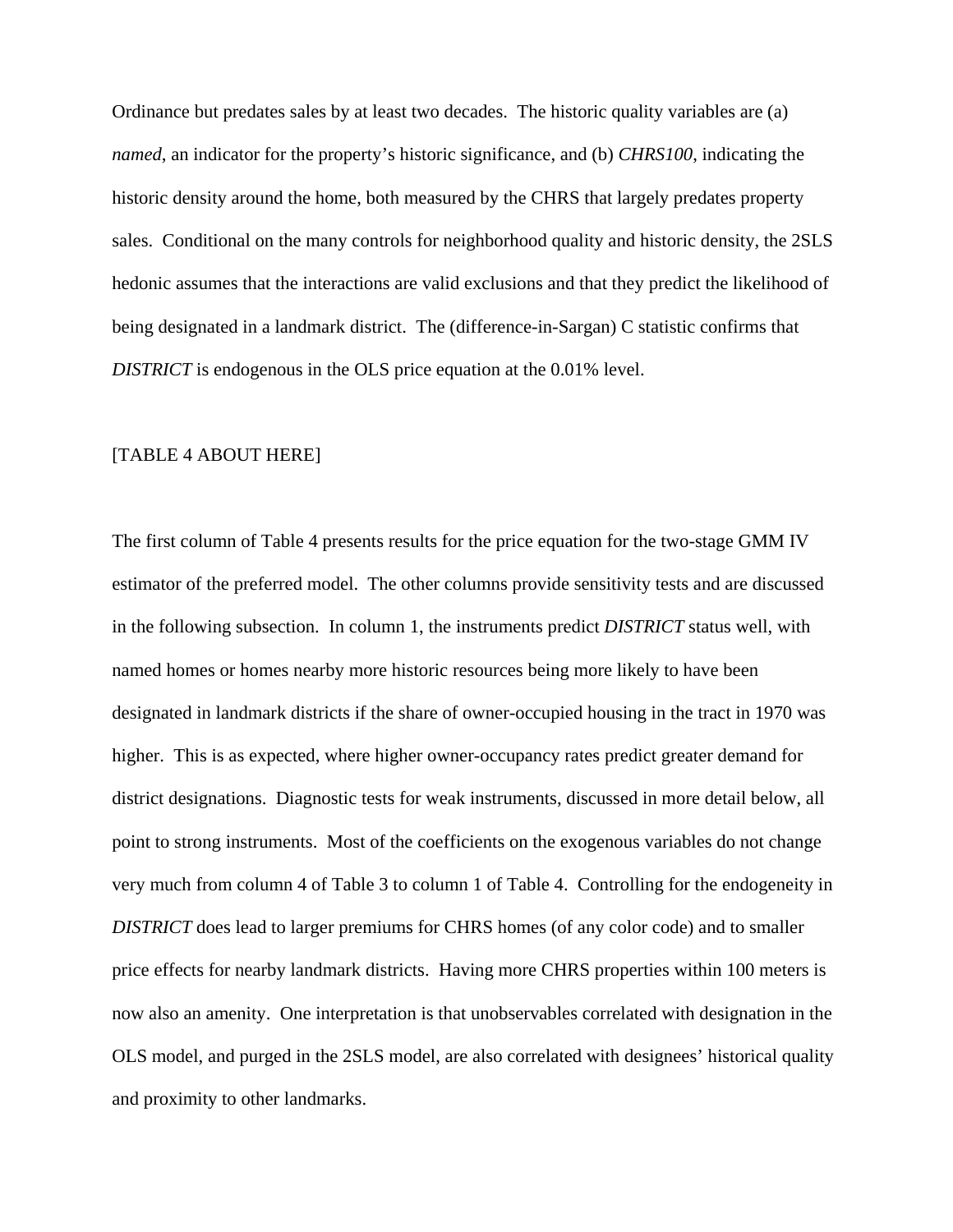The effects of district designation in this model differ markedly from the OLS estimates. Designations affect price in at least two ways: (internally) affecting designees' prices and (externally) affecting neighbors. First, there is no evidence of positive own-price effects from district designation. These estimates in column 1 of Table 4 suggest that the effect of being included in a historic district on sales price is negative 19% (with a 95% confidence interval ranging from -29% to -7%). The large district effect likely reflects several forces. On the one hand, inclusion in a historic district restricts redevelopment options of owners (and buyers), which should lower the value of the property. On the other hand, district designation may offer many benefits, like tax benefits and possibly a kind of certification of (or signal for) the property's cachet. For attached housing in Chicago, at least, the tax benefits are outweighed by the restrictions on renovation. The cachet effects also appear minimal given the model with excellent controls for historical quality. Buildings with names in the CHRS sell for a 6% premium on top of a 5-8% premium for being in the CHRS. Furthermore, the stability that district designation brings to the neighborhood's overall character (in terms of the types of land uses and buildings' external appearance) may be seen as disamenities by buyers in districts. Homes in districts may relatively lack access to modern urban conveniences like shopping, parking, and other mixed uses.

Second, external price effects of landmarks might affect those near to landmarks. Conditional on the historical nature of the neighborhood, important price effects from proximity to officially designated landmarks are shown in Table 4. There are clearly external price effects of more landmark buildings and districts in a home's neighborhood above and beyond the neighborhood's collection of historic buildings. Having a district (that does not contain the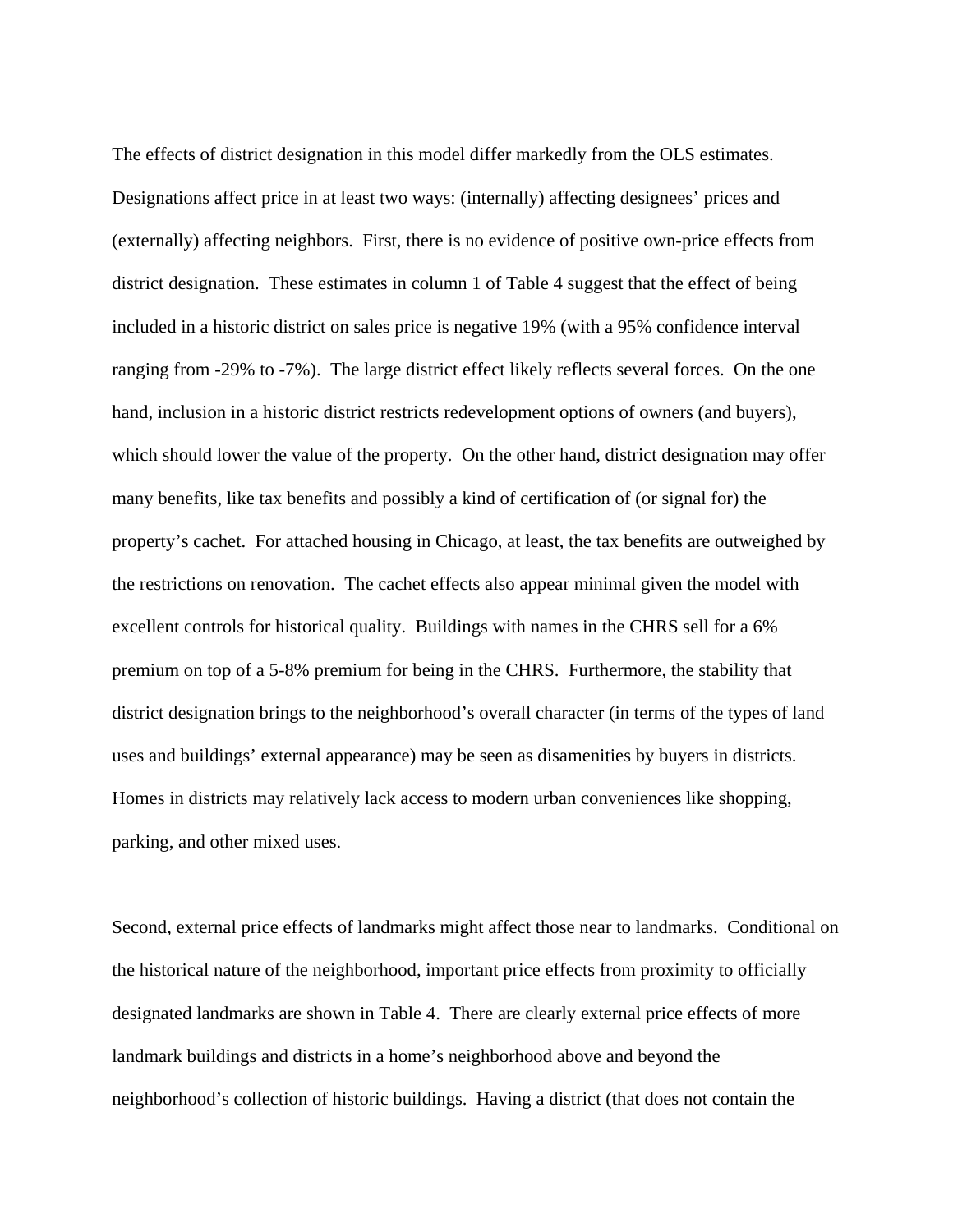home) in the block group at the time of sale is associated with higher property values proportional to the size of that district. Every 10% of the block group occupied by a district predicts a 2% increase in sale price *for all homes in that block group*. This significant positive spillover likely arises for many of the same reasons outlined earlier. Being near a stable historic district with its intangible benefits but none of the restrictions is an important local amenity.<sup>12</sup> Moreover, insofar as district designation imposes constraints on the supply of new housing within the district, demand may be diverted to areas just outside of the district boundaries. Both improving nearby neighborhood quality and shifting demand to these areas can account for the positive *DistShare* effect in the 2SLS model.<sup>13</sup>

Having an individually designated landmark building (that does not contain the sold home) in the home's block group confers a modest (3%) price premium for the first landmark. That premium reflects a rapidly diminishing return to landmark buildings nearby such that homes with two or more landmarks in their block group actually sell at a sizeable discount from otherwise comparable properties. The story about the external effects of historical quality and landmark preservations is thus somewhat mixed. Being in historically significant communities and near landmark districts suggests price premiums, while the price advantages of close proximity to individual landmark buildings become disadvantages when landmark density is high. The

 $\overline{a}$ 

<span id="page-22-0"></span> $12$  Families search for a certain kind of neighborhood might be attracted by landmark districts for their old-time neighborhood "feel" and stronger "social fabric" (New York Landmarks Conservancy 1977). Time-constrained families may restrict their housing search to nearby such neighborhoods, increasing the demand for homes just outside of districts. Other intangible benefits for the area have been remarked on by Schaeffer and Millerick (1991) and Asabere and Huffman (1994a).

<span id="page-22-1"></span> $<sup>13</sup>$  If being near districted properties increases prices for non-districted properties, then presumably it would also</sup> increase prices for districted ones as well. The coefficient on *DISTRICT*, consistently negative across models, suggests that any such positive external effect is outweighed by negative effects associated with being subject to district regulations, on average. This interpretation of the results in Table 4, critical for appreciating the relative magnitude of the negative internal and positive external price effects, suggests that district designations have weaker "amenity" affects than their redevelopment constraint effects.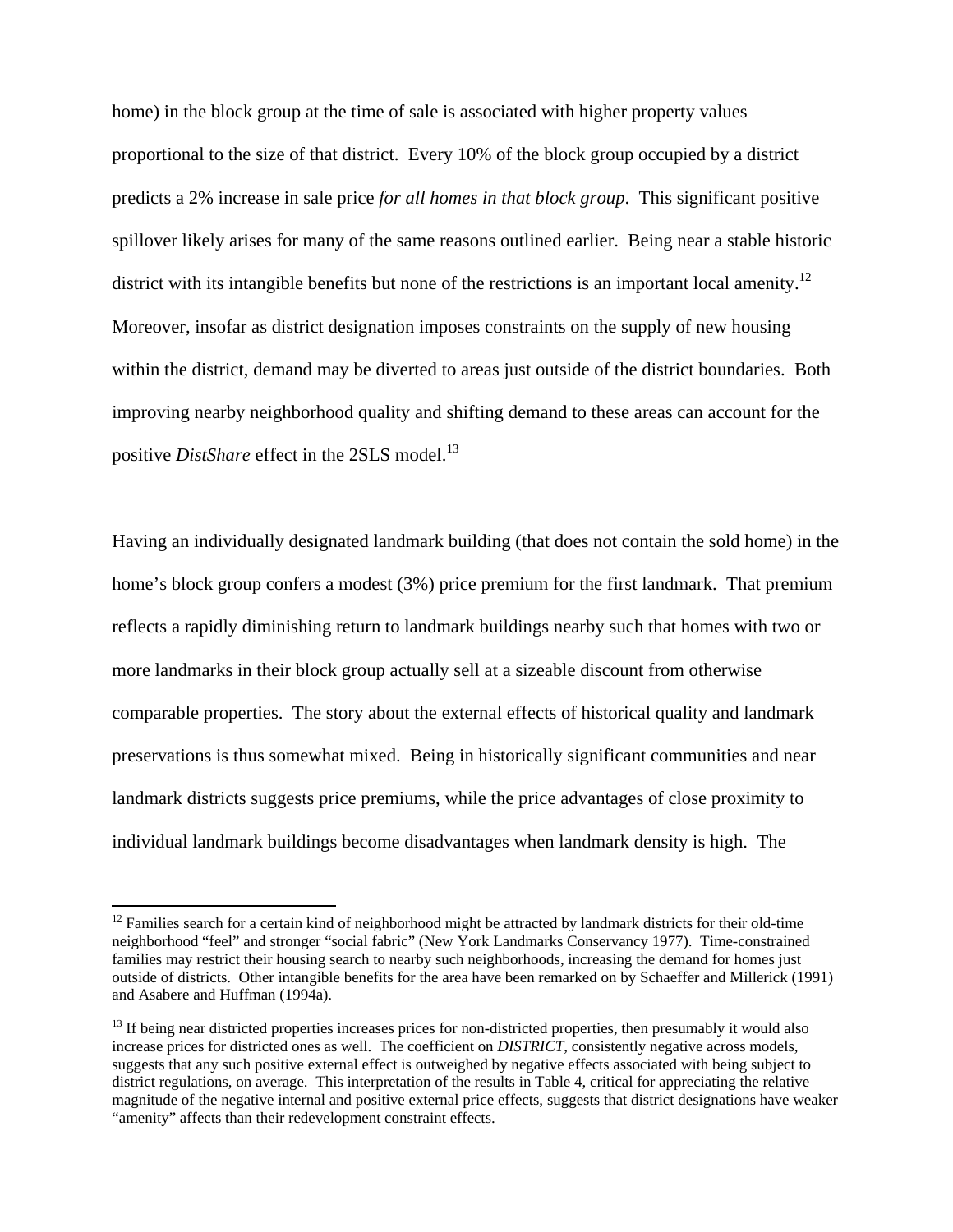external benefits of individual landmarks likely depend on neighborhood context. Regardless, there is no clear evidence that designating individual landmarks carries universally positive spillovers, while being in or near landmark districts is associated with higher prices.

The external effects of historical quality and preservation policies are also evident in column 1 of Table 4. Having more historical properties in the larger community (between 250 and 500 meters) increases sale price, more historical properties in in the middle buffer distance (between 100 and 250 meters) decreases price, and more CHRS buildings in the closest buffer is not significantly related to price . This is all on top of the strong positive effect of median housing age of the observation's block group as part of the control variables.

#### *Robustness*

To assess the robustness of the 2SLS estimator in column 1 of Table 4, the validity of the exclusion restrictions and the strength of those instruments must be examined. Appropriate instruments must not belong in the price equation and also be closely correlated with the endogenous (*DISTRICT*) variable. The theory outlined in Section III suggests that the interaction between historic quality measures and key 1970s demographics should predict designation yet not also belong in the price equation. Conditional on the many controls already in the hedonic specification, there is no reason to suspect these interaction terms are relevant hedonic attributes. The model in column 1 of Table 4 is overidentified (two instruments, one endogenous regressor), so that tests of the overidentifying restrictions – or of instrument exogeneity – are possible. Table 4 presents Hansen's *J* statistic. Although robust to arbitrary heteroskedasticity, Hansen's *J* may lack power against the null that the instruments are valid (i.e., uncorrelated with the error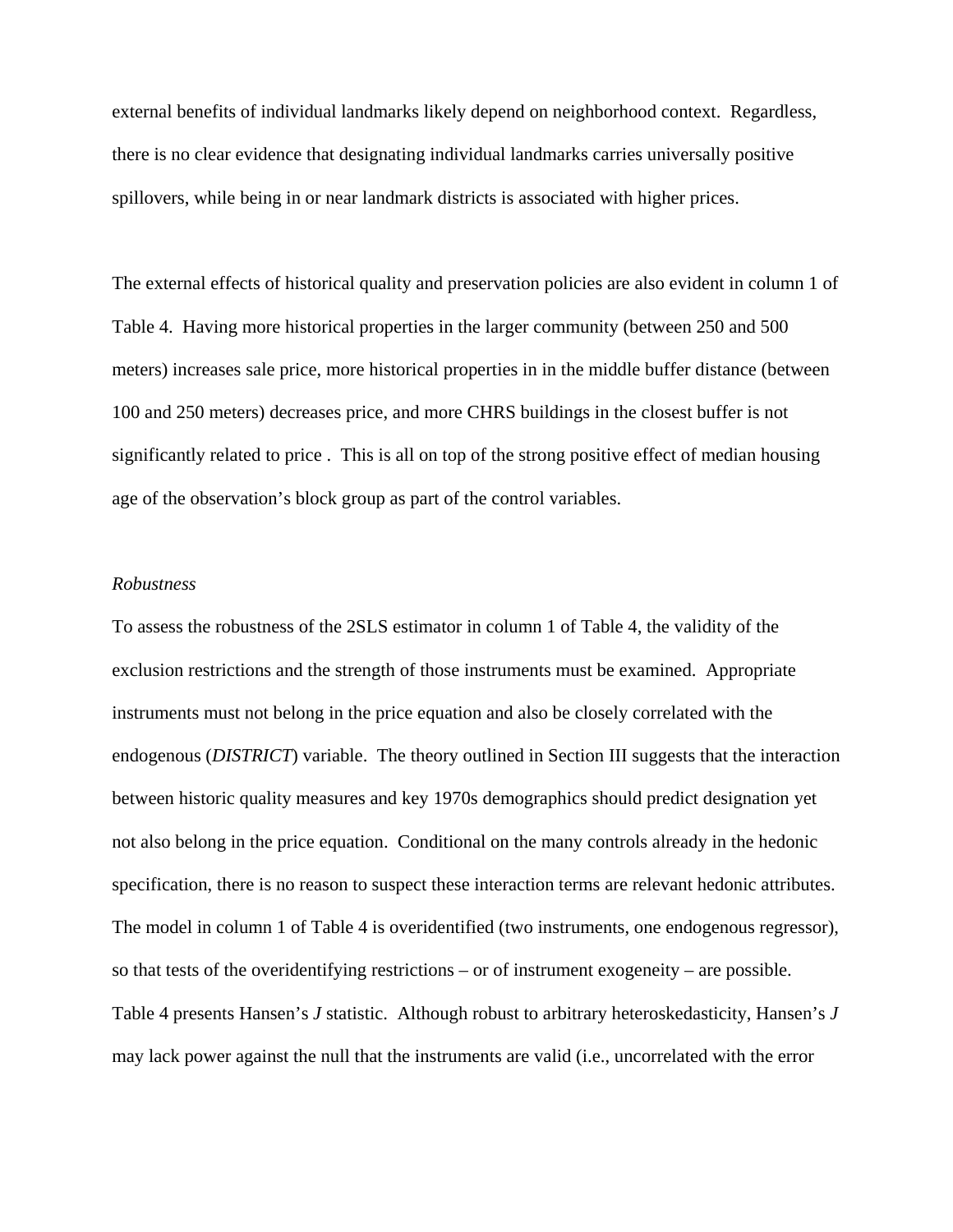term in equation (4)). The *J* statistic in all the models in Table 4 is not significant at conventional levels, consistent with exogenous instruments.

The strength of the instruments in the first stage is supported by the diagnostic statistics shown in Table 4. Table 4 reports the first-stage coefficients for the IVs. Column 1's model exhibits very strong IVs as discussed above. Table 4 also reports the heteroskedasticity-robust Kleibergen-Paap statistic. This statistic addresses concerns that weak IVs may bias the second-stage estimates (Stock and Yogo 2005). The large values, 53.0 in column 1, exceed the double-digit "benchmark" often mentioned, thus indicating very strong instruments and should allay concerns about irrelevant IVs.

Another check on the robustness of the IV approach employs an alternative set of IVs. The second-stage results should remain mostly unchanged when a different valid set of IVs is used. Column 2 of Table 4 shows the results of such an estimation. There, the two instruments are (a) the interaction between the property's historic quality (the *named* variable, taken from the CHRS and hopefully minimally sensitive to any post-designation and pre-survey maintenance effects) and new construction (share of the housing stock built in the last year) in the tract measured in 1970, and (b) the interaction between historic density (measured by *CHRS100*) and residential turnover (share of the households in the same home five years earlier) in the tract circa 1970. The idea is that historically notable neighborhoods or buildings in areas with less turnover will be less likely to become designated in a district since the relatively stable neighborhood requires less protection. The first-stage results in column 2 bear out this expectation. The *J* statistic fails to reject the exogeneity assumption and the Kleibergen-Paap statistic again points to very strong instruments. The 23% price discount observed in Column 2 is quite close to the column 1 results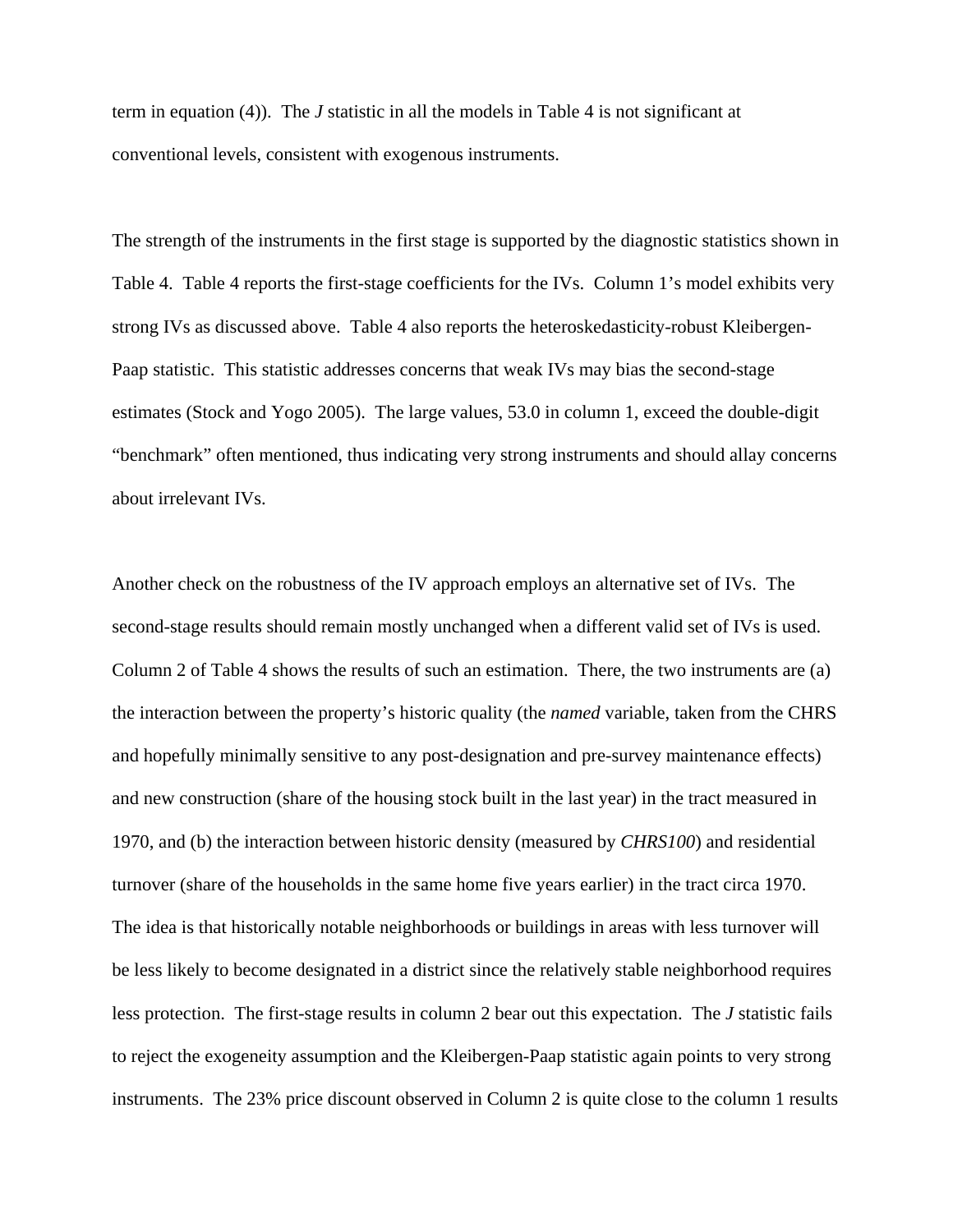using different instruments, lending still more confidence to the results. Estimates for the other regressors are substantively similar as well. Armed with four potential instruments, the model in column 3 reports the GMM estimator with all four instruments. Again, the instruments collectively appear strong and exogenous, and the coefficients of interest change minimally.

Using the larger instrument set allows testing of another interesting hypothesis. A second endogenous regressor, the years elapsed since the property was initially designated in a district, is added to the model in column 3. Here, the IV diagnostics are a bit more suspect: the *J* statistic of 6.83 has a p-value of 0.03 casting doubt on the validity of the instruments, although the Kleibergen-Paap statistic of 49.45 suggests strong instruments. The price effect for *DISTRICT* is  $-0.11$  ( $z = -1.89$ ) and the time-elapsed interaction coefficient is  $-0.023$  and is statistically significant  $(z = -4.01)$ . These results point to the possibility that the district discount or "penalty" grows larger over time, perhaps as properties become further outdated. The implicit prices for the exogenous variables are qualitatively similar to those in column 3, except for the *DistShare* effect, which become essentially zero.

Finally, the possibility of building-specific unobservables is explored. One interpretation of the endogeneity evident in the OLS model (column 4, Table 3) is that unobservables remain correlated with district designation. While a repeat-sales estimator can address this, this comes at a high cost in terms of drastically reduced sample size and the maintained assumption that time-varying unobservables play no role. Noonan (2007) nonetheless estimates a repeat-sales model and accordingly loses the ability to identify the effects of designation on the price of the sold property itself. The 2SLS approach here avoids the reduced sample but lacks controls for time-invariant unobservables. Building-specific unobservables can be factored out via a fixed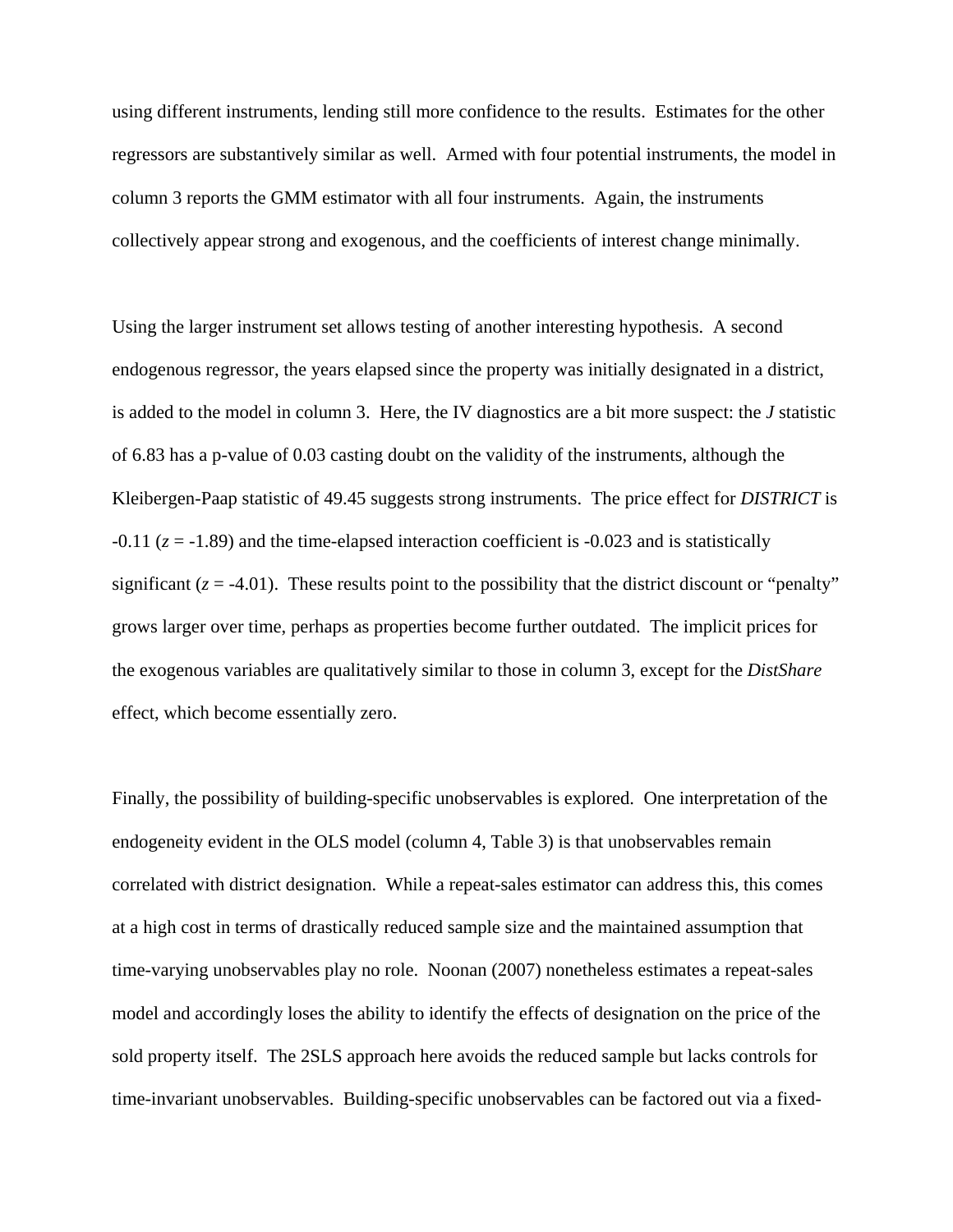effects model (at the cost of only 3,249 observations that are singletons for their building or street address). The addition of building fixed effects eliminates the building-level unobservables correlated with *DISTRICT*, but policy endogeneity may yet remain (e.g., if rapidly appreciating buildings tended to become designated).

The fixed-effect model identifies district effects by using effectively only observations from buildings that had sales before and after a district designation. Thus, different results in the fixed-effect model and those reported in Table 4 may derive either from controlling for important building-specific unobservables, identification using far fewer districts, or both.<sup>14</sup> Where district designations vary rarely within building, this approach suffers from many of the same limitations as Noonan (2007). Nonetheless, it presents an interesting robustness check. In the fixed-effect context, the instruments need to predict the timing of a sale (before or after designation) rather than whether a building will become designated. The interaction between *RO*, the change in block-group income from 1980 to 1990, and *saleyear* captures this risk of designation (*RO* × ∆*income*) and timing of sale. A second instrument uses a different demand-shifter, percent college educated, but is otherwise the same.

The results of the fixed-effect estimator appear in column 4 of Table 4 and provide further support for the model in column 1. The results for the property attributes (e.g., *rooms*, *baths*) are quite similar. The geographic, neighborhood, and CHRS variables are all dropped from this model because they are building-specific and time-invariant. Interestingly, the instrumented price effect of *DISTRICT* in this model is -37% (*z* = -2.78). While this reinforces the earlier results, the effects of proximity to other landmarks reverse. The price effect of nearby landmarks

1

<span id="page-26-0"></span><sup>&</sup>lt;sup>14</sup> The subsample receiving a *DISTRICT* treatment shrinks from 2,143 units in 18 different districts in Table 3 and the rest of Table 4 to 217 units in just three different districts.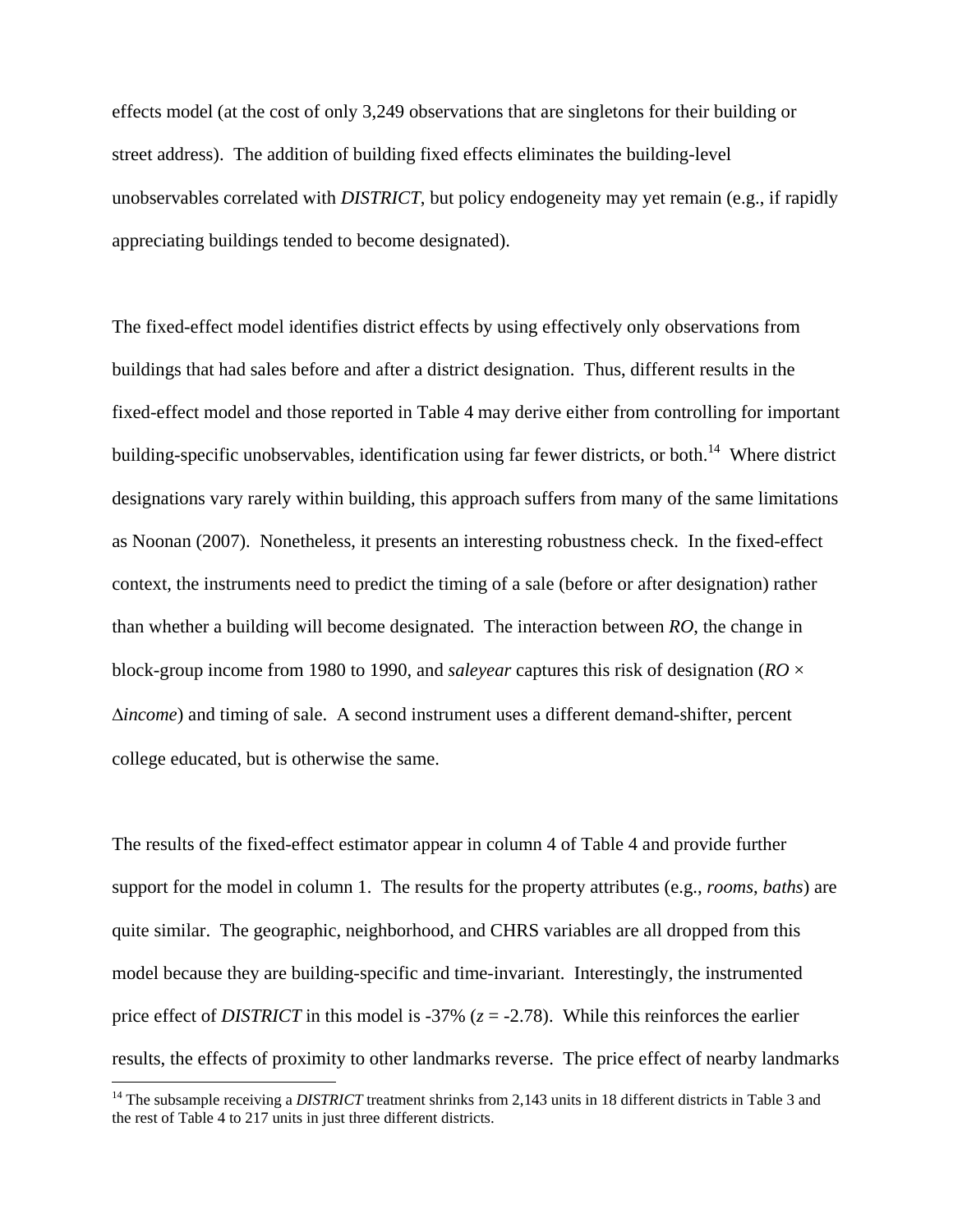becomes much weaker and convex rather than concave. In a similar reversal, *DistShare* has a large negative effect (-0.64) that is statistically significant. Hansen's *J* of 0.28 offers little reason to doubt the exogeneity of these instruments. The instruments both positively and significantly predict district status in the first stage as expected, although their Kleibergen-Paap statistic of 22.32 raises some concern about bias from the relatively weak instruments.

Despite the consistency of results and the strength of the diagnostic statistics reported in Table 4, there is still some concern for the sensitivity of these results. Alternative instruments with weaker theoretical justification and typically more troublesome diagnostic statistics are available and yield substantively different results. The low power of Hanson's *J* test also advises caution. Moreover, clustering errors at the building level greatly inflates the standard errors, especially for the *DISTRICT* variable and the variables from the CHRS, leaving many of the effects insignificant. (The external effects of landmark designations remain significant.) A more cautious interpretation of these findings is just that no robust evidence of positive own-price effects from landmarks is found.

#### **VI. Conclusion**

After developing a simple theoretical model that casts doubt on the exogeneity of policy variables and helps to identify some plausible instruments, this paper demonstrates the value of correcting for policy endogeneity in hedonic price analyses by using a more robust estimator with richer data than previous studies of the implicit price of historic landmark designation. OLS estimation of the hedonic price model offers results consistent with much of the previous literature, namely that property values are higher in historic districts. The rich data allow unprecedented controls of historic quality, neighborhood quality, and property attributes.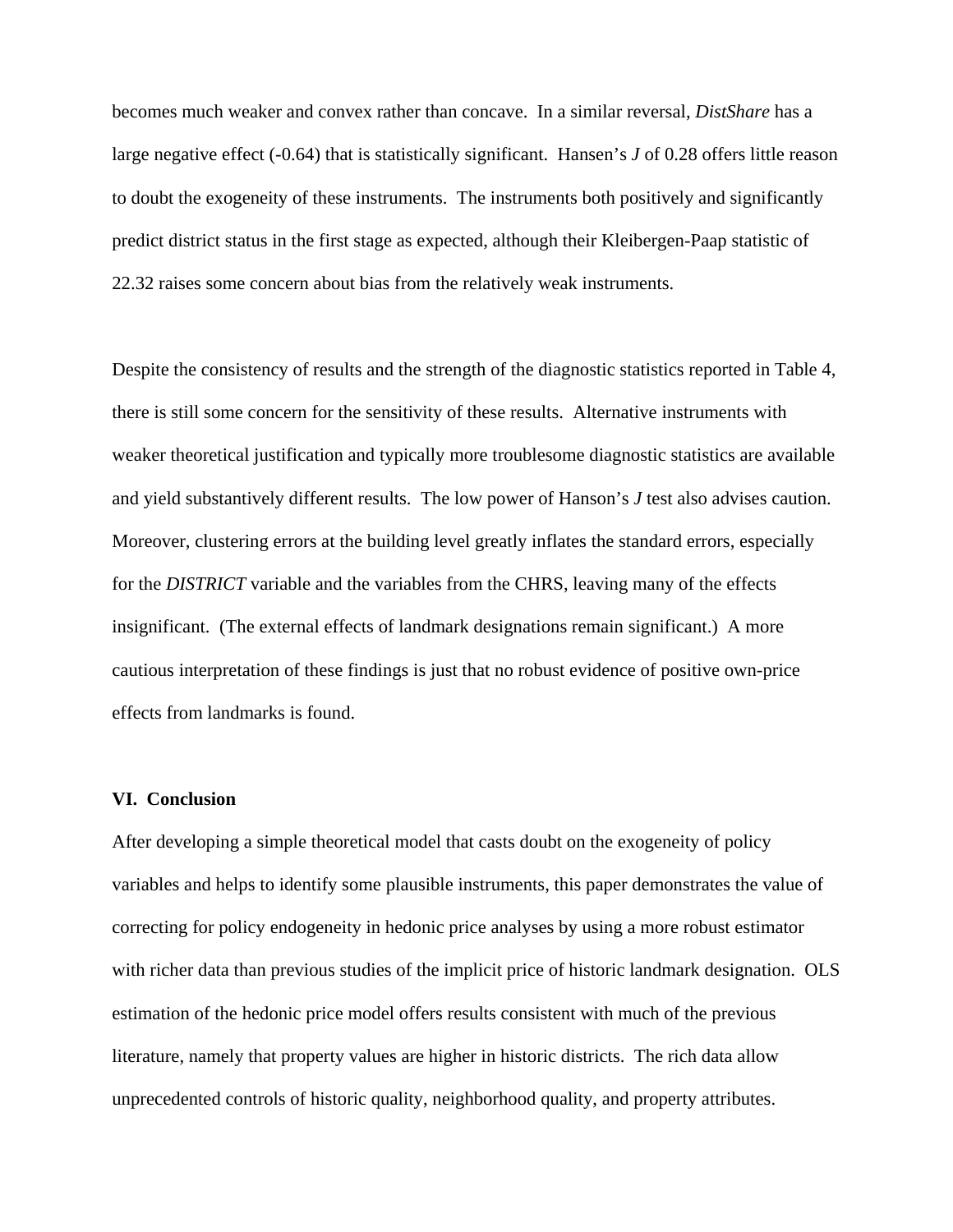Surprisingly, controlling for historical observables has an upward influence on the estimated price effect of *DISTRICT* in OLS. The external effects of district designations are positively affected by better controls for neighborhood historic quality (and individual designations' spillover is virtually unchanged) in OLS. The better test for this kind of omitted variable bias makes use of the 2SLS model, however. Unfortunately, omitting the historic attributes prevents estimation of the 2SLS model without replacement instruments. The vital role of historical quality in the OLS and 2SLS models demonstrates how careful analysis of the impact of historic preservation policies depends on controls for existing historic quality.[15](#page-28-0)

Most critically, the endogeneity of district designation status is explored using instruments derived from a simple model of regulator behavior. The empirical results provide some robust evidence that previous methods may be particularly vulnerable to endogeneity and omitted variable biases in this context. Although Noonan (2007) attempts to overcome the omittedvariable problem with a repeat-sales model, akin to mitigating endogeneity with a difference-indifference estimator, our approach here explicitly accounts for the endogeneity in a IV framework. The IV approach has an advantage in being able to identify implicit prices for designation when designations rarely occur between observed sales. The variable of interest, historic district designation status, is found to be endogenous. The IV approach also allows for the explicit estimation of the determinants of designation in the sample. For a variety of instrument sets that leverage the historic quality measures from the CHRS, the first-stage results point to strong instruments whose predicted impacts are consistent with theory. In the 2SLS

<u>.</u>

<span id="page-28-0"></span><sup>&</sup>lt;sup>15</sup> Identifying a policy effect without controls for historical quality poses a serious challenge for researchers. In some contexts, like the NRHP but not Chicago's landmarks, eligibility is tied to a threshold structure age like "50 years". Such arbitrary cutoffs suggest that a regression discontinuity design might identify policy effects even with very limited information about historic quality. We leave that to future research.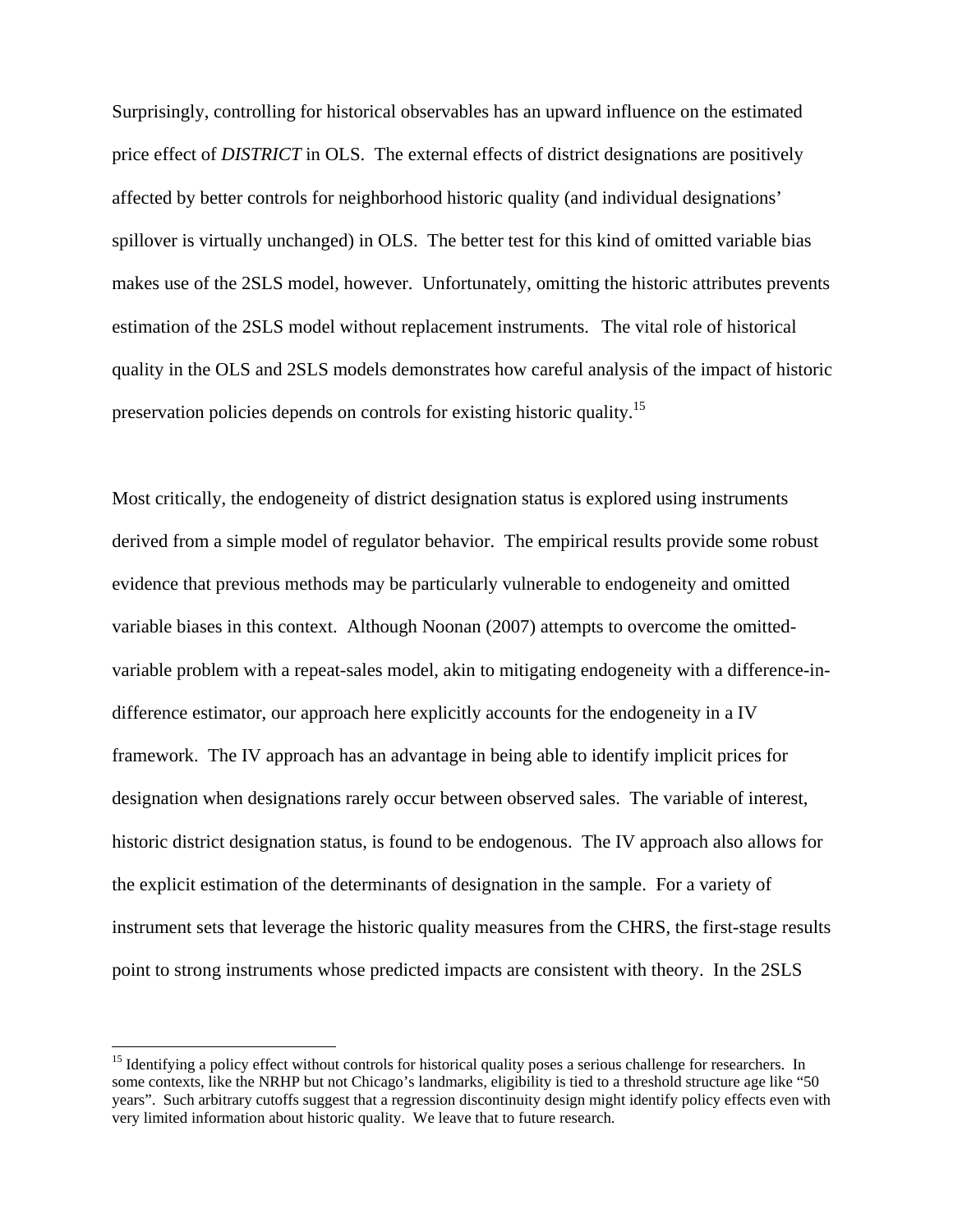hedonic, robust estimates of the "own" price effect of historic designation are shown to be large and negative for landmark districts.

The effects of designation on nearby properties are shown to be statistically significant and substantively important. Unlike previous literature, the number of historic landmark buildings designated in a neighborhood appears nonlinearly associated with prices even in the 2SLS framework. The first nearby landmark has a positive spillover, but subsequent neighborhood landmarks appear to be disamenities. Proximity to districts also affects price. In the aggregate, these external effects are quite substantial. For Chicago, roughly two-thirds of sales are in block groups with no other landmark districts or buildings – leaving a third of the properties in the neighborhood of landmarks. 19% of the units in the sample have a district in their neighborhood, conferring sizable price premiums. (With *DistShare*'s mean of 0.20 among those units neighboring districts, they enjoy an average +4% spillover.). Of all sales, 13% have one landmark building in their block group, also conferring sizeable premiums. Importantly, however, over 8% of sold units have two or more landmark buildings and thus many properties "near" landmark buildings actually experience negative spillovers from these designations. These negative spillovers can be economically important; condo and townhome prices positively correlate with landmark density.<sup>16</sup>

 $\overline{a}$ 

<span id="page-29-0"></span><sup>&</sup>lt;sup>16</sup> As a very crude estimate, using coefficients in column 1 of Table 4 and assuming that the sample of sales is representative of Chicago's housing, removing all landmark buildings would lower home values by \$263 on average (winners gain \$14,320 on average while losers lose \$4,899 on average and greatly outnumber the winners). Similarly, removing all districts would lower home values by \$45 on average (winners gain \$59,203 average while losers lose \$10,804 on average and again greatly outnumber the winners). Seen in this redistributive light, the historic preservation policy appears to concentrate the harms of designation while spreading the gains widely. The combined effect of landmark buildings and districts shown here has a small net positive effect (\$309 is roughly 0.2% of mean home value). This net effect masks how roughly 7% of the units would gain by the absence of landmarks by 13% of their property value, but they are outnumbered by 4:1 by those whose home values would suffer without the landmarks by 4%. Large values are at stake for the 35% of the units that are either winners or losers in Chicago.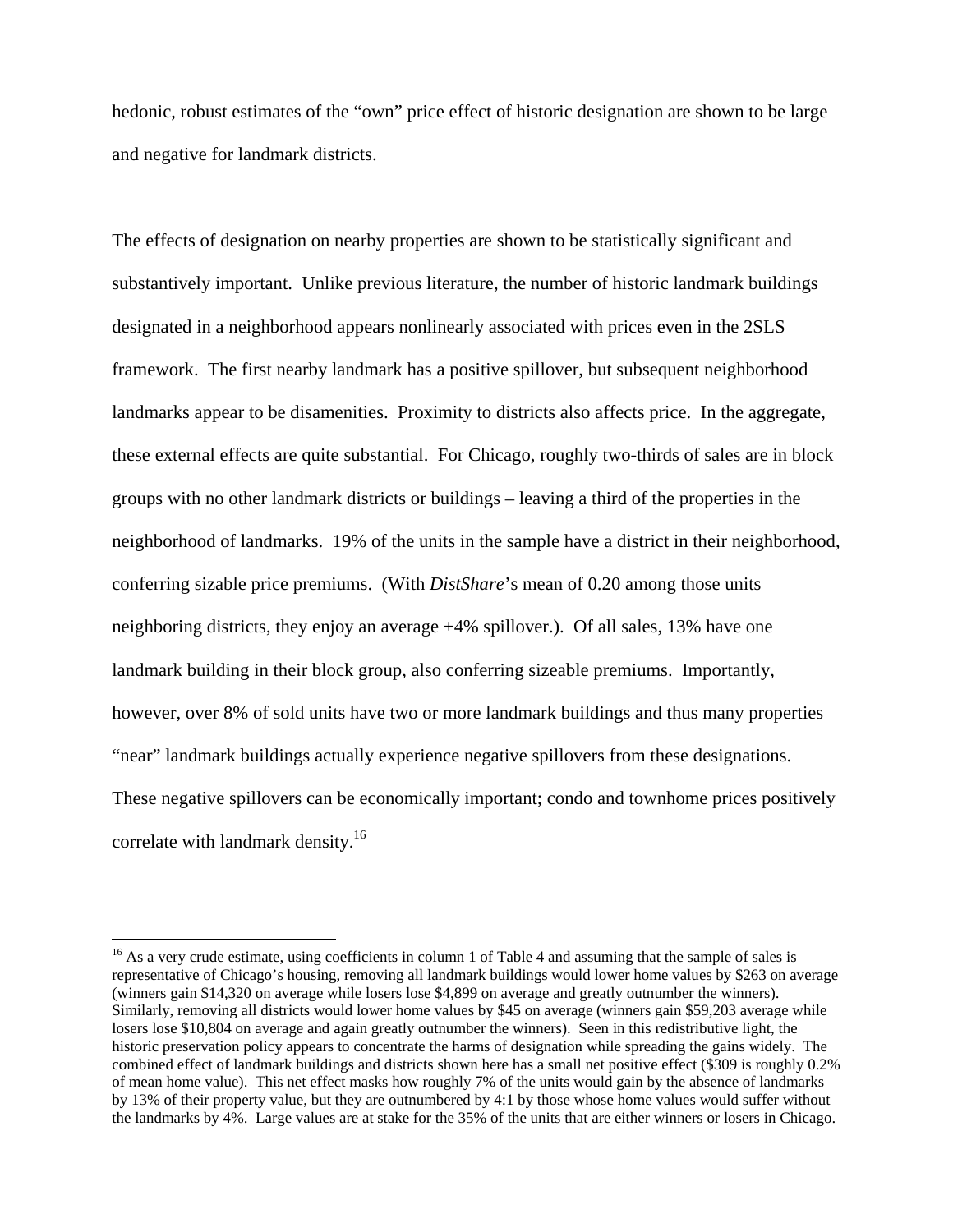While the OLS price effects presented here are noticeably smaller than have been found elsewhere, none of the previous work has directly addressed policy endogeneity. Correcting for the endogeneity in the hedonic price model yields large, negative price effects. Controlling for historic quality can affect the substantial external price effects as well. Caution is warranted in interpreting these price premiums. First, there is still some possibility that these effects are artifacts of unobserved quality. Second, the hedonic price describes the marginal price effect of designation, not a welfare effect. In first-stage hedonics, changing prices may result as much from altering demand (by displacing it elsewhere) or shifts in supply. Given the nature of landmark district designation (i.e., preserving neighborhoods and hence constraining supply), the lower prices for homes in districts suggests that the restrictions on property use are indeed lowering demand for the housing assets. These lower prices may be indicative of a takings common to preservation laws where a few individuals suffer costly encumbrances on their property for the sake of positive external benefits. An interesting extension for future research would be to explore the progressivity of such a policy given the positive correlation between property value and designations.

Evaluating a preservation policy involves several aspects. First, there is the effect of the policy on the preserved buildings – including effects on historical quality preserved and property values. Next, there is the effect of the preservation policy on the surrounding properties and neighborhood – including on neighborhood dynamics and property values. If preservation policy has increased the supply of the historic resource in a city, then some of the credit for the external effects of historic structures belongs to the policy. Preservation policy, however, might not increase the total amount of the historic resource especially if it is perceived as a taking. Preserving heritage that already exists is not the same as increasing supply. As Turnbull (2002)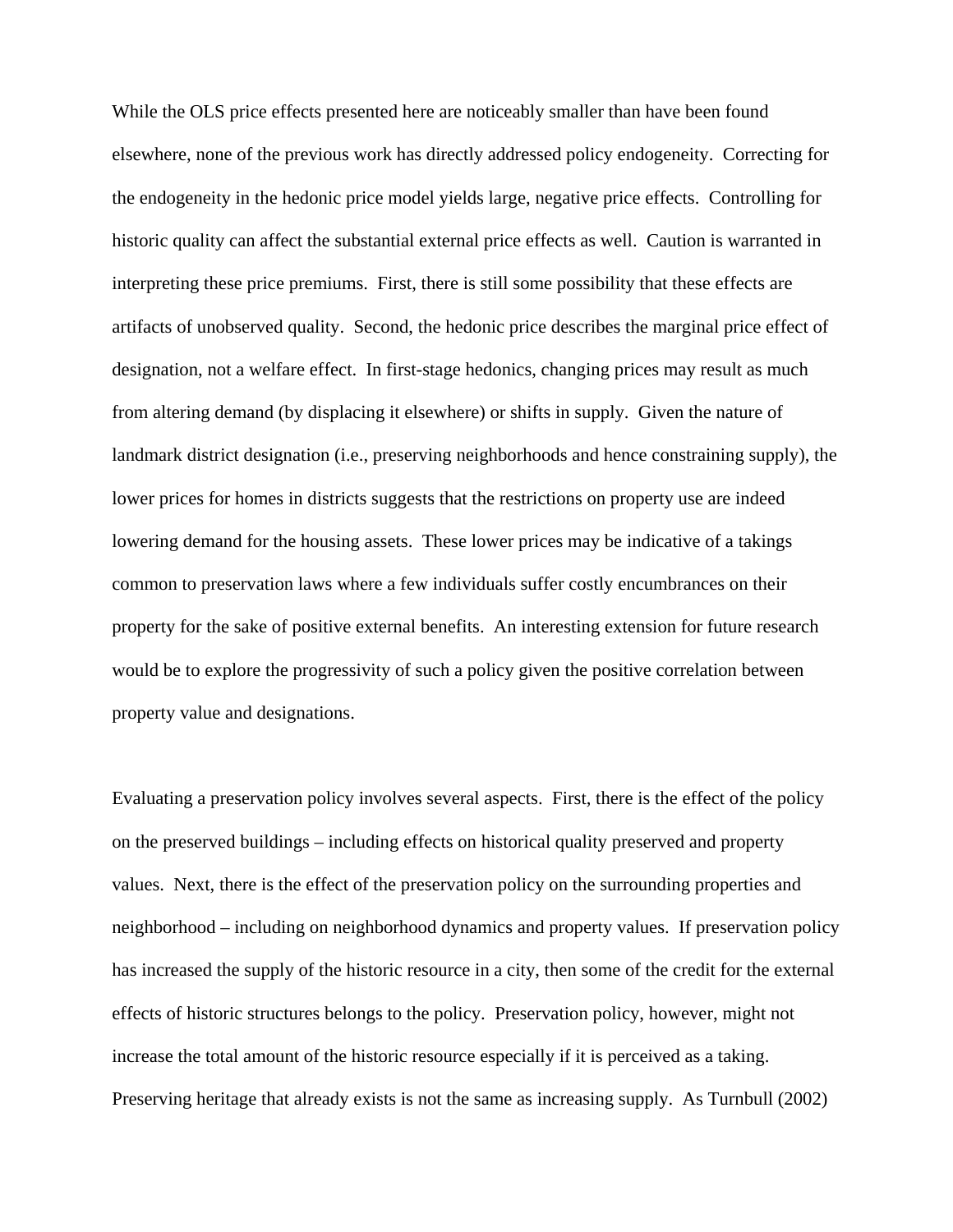has shown, the threat of "preservation" can speed owners towards redevelopment, which could lead to an overall *decrease* in historic resources (even if the policy itself effectively preserves the properties it does designate). These more dynamic effects of preservation policy on the stock of historic properties in a city have received no attention to our knowledge, mostly because good data on the stock of historic resources in an area do not exist. These dynamic effects could play critical roles in the general efficiency of preservation programs and on the optimal administration of these programs when they are enacted. Even a more robust approach to estimating "own" and external price effects of landmark preservation, such as that presented here, does little to answer the larger question of "how do preservation policies affect the stock of historic buildings?"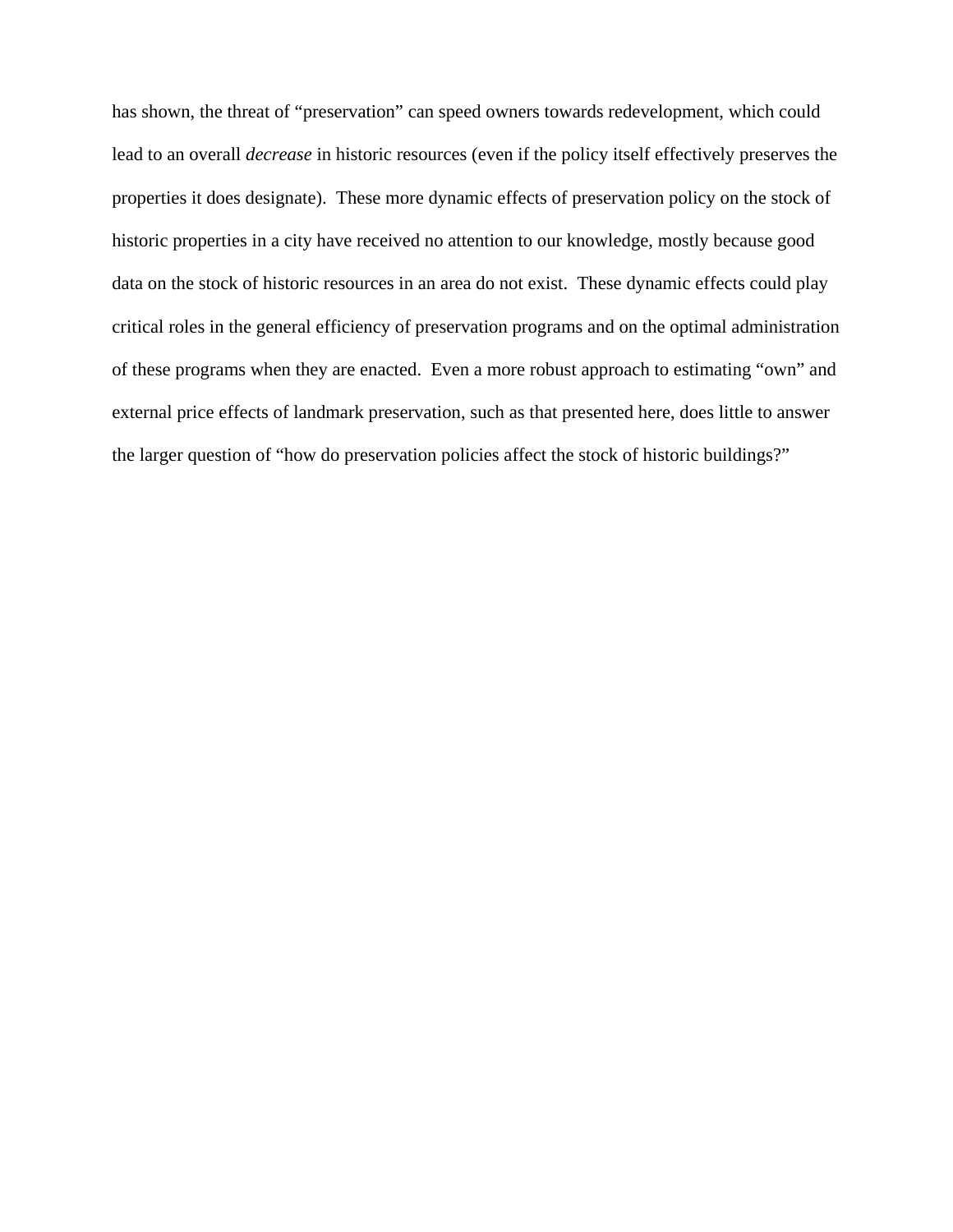#### **References**

- Ahlfeldt, G. M. and W. Maennig. 2009. Substitutability and Complementarity of Urban Amenities: External Effects of Built Heritage in Berlin. Forthcoming in *Real Estate Economics* 37(6).
- Asabere, P. K. and F. E. Huffman. 1994a. The Value Discounts Associated with Historic Façade Easements. *The Appraisal Journal* 62(2): 270-277.
- Asabere, P. K. and F. E. Huffman. 1994b. Historic Designation and Residential Market Values. *The Appraisal Journal* 62(3): 396-401.
- City of Chicago. 2004. Chicago landmarks home page. Retrieved October 6, 2004 from <http://www.cityofchicago.org/Landmarks/>
- Commission on Chicago Landmarks. 1996. *Chicago Historic Resources Survey: An Inventory of Architecturally and Historically Significant Structures*. Chicago: Department of Planning and Development.
- Commission on Chicago Landmarks. 2006. Landmarks ordinance with rules and regulations of the Commission on Chicago Landmarks [Electronic version]. Chicago: City of Chicago.
- Coulson, N. E. and M. L. Lahr. 2005. Gracing the Land of Elvis and Beale Street: Historic Designation and Property Values in Memphis. *Real Estate Economics* 33(3): 487-507.
- Coulson, N. E. and R. M. Leichenko. 2001. The Internal and External Impact of Historical Designation on Property Values. *Journal of Real Estate Finance and Economics* 23(1): 113-124.
- Glaeser, Ed. 2006. Bonfire of the Landmarks. *New York Sun* opinion 29 November 2006. Downloaded<http://www.nysun.com/article/44261>on 30 November 2006.
- Halvorsen, Robert and Raymond Palmquist. 1980. The Interpretation of Dummy Variables in Semilogarithmic Equations. *American Economic Review* 70(3): 474-475.
- Leichenko, R. M., N. E. Coulson, and D. Listokin. 2001. Historic Preservation and Residential Property Values: An Analysis of Texas Cities. *Urban Studies* 38(11): 1973-1987.
- Listokin, D., B. Listokin, and M. L. Lahr. 1998. The Contributions of Historic Preservation to Housing and Economic Development. *Housing Policy Debate* 9(3): 431-478.
- Mason, Randall. 2005. "Economics and Historic Preservation: A Guide and Review of the Literature." Discussion Paper. Brookings Institution Metropolitan Policy Program. Available at: [http://www.brookings.edu/metro/pubs/20050926\\_preservation.pdf](http://www.brookings.edu/metro/pubs/20050926_preservation.pdf) . Last accessed 23 February 2008.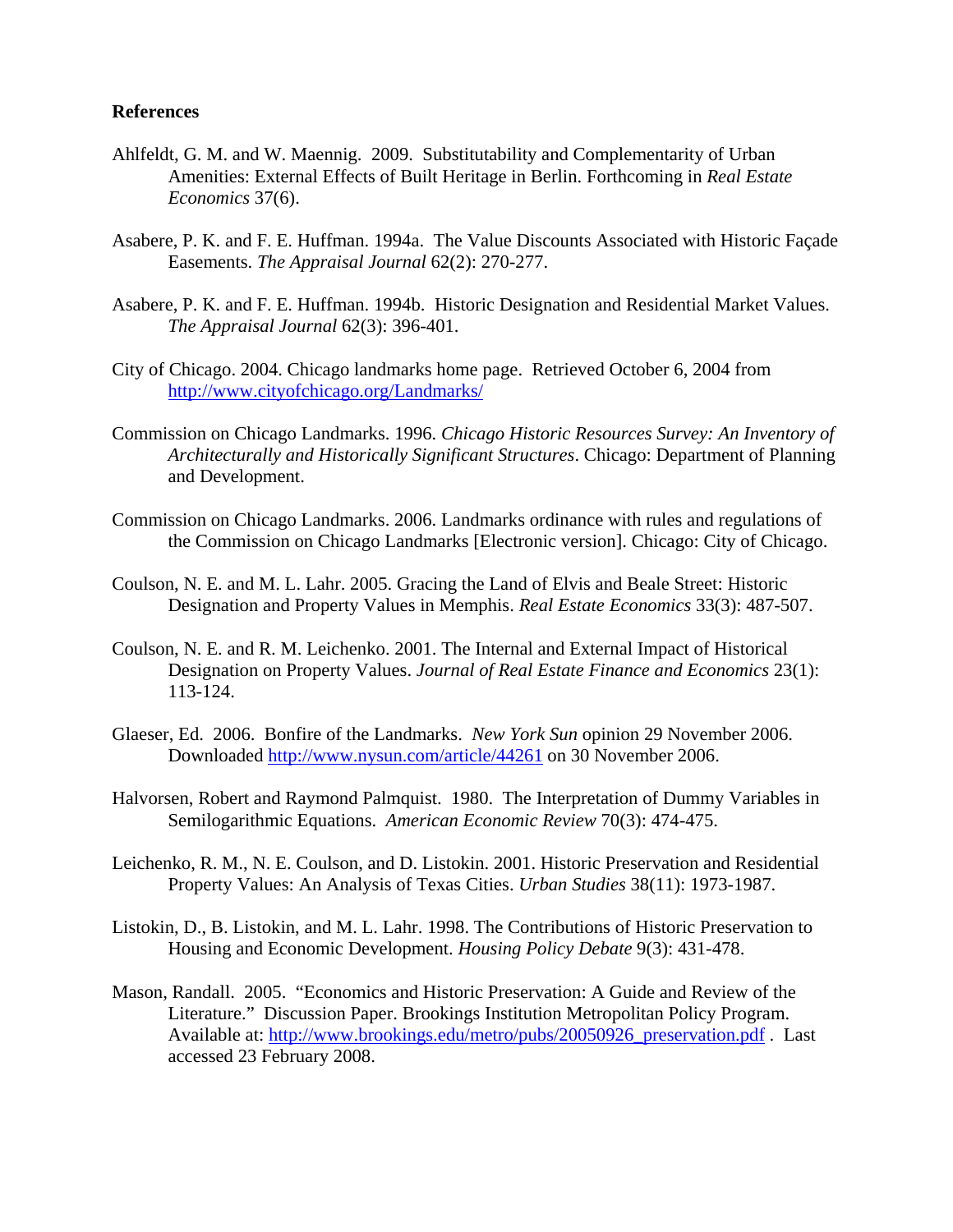- New York Landmarks Conservancy. 1977. *The Impacts of Historic Designation—Summary.* Study conducted by Raymond, Parish, Pine and Weiner, Inc. New York Landmarks Conservancy, New York.
- Noonan, Douglas S. 2007. Finding an Impact of Preservation Policies: Price Effects of Historic Landmarks on Attached Homes in Chicago 1990-1999. *Economic Development Quarterly* 21(1): 17-33.
- Noonan, Douglas S. and Douglas J. Krupka. 2008. Determinants of Historic and Cultural Landmark Designation: Why We Preserve What We Preserve. IZA discussion paper no. 3777, available at:<http://ssrn.com/abstract=1293549>.
- Rosen, S. 1974. Hedonic Prices and Implicit Markets: Product Differentiation in Perfect Competition. *Journal of Political Economy* 82(1): 34-55.
- Rypkema, D. D. 1994. *The Economics of Historic Preservation: A Community Leader's Guide*. Washington, DC: National Trust for Historic Preservation.
- Schaeffer, P. V., and C. A. Millerick. 1991. The Impact of Historic District Designation on Property Values: An Empirical Study. *Economic Development Quarterly* 5(4): 301-312.
- Schuster, J. Mark. 2002. Making a List and Checking It Twice: The List as a Tool of Historic Preservation. Working Paper 03-03. Harris School of Public Policy Studies, University of Chicago.
- Stock, James H. and Motohiro Yogo. 2005. Testing for Weak Instruments in Linear IV Regression. In D.W.K. Andrwes and J.H. Stock, eds. *Identification and Inference for Econometric Models: Essays in Honor of Thomas Rothenberg*. Cambridge University Press, Cambridge.
- Swaim, Richard. 2003. Politics and Policymaking: Tax Credits and Historic Preservation. *Journal of Arts, Management, Law and Society*. 33(1): 32 – 39.
- Turnbull, Geoffrey K. 2002. Land Development under the Threat of Taking. *Southern Economic Journal* 69(2): 290-308.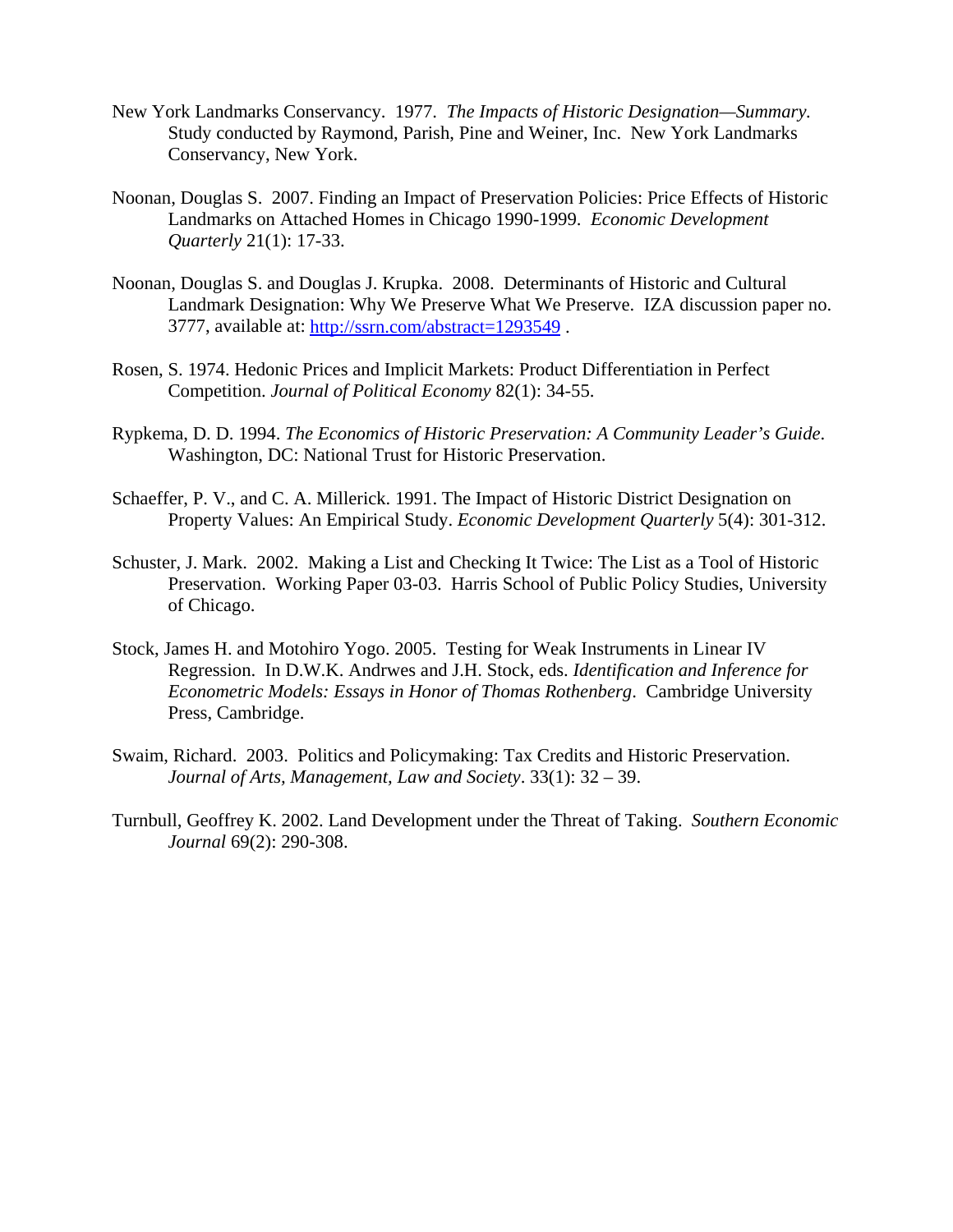### **Table 3: OLS Regression Results**

|                        | 1             |          | 2                          |          | 3                         |          | 4                        |          |
|------------------------|---------------|----------|----------------------------|----------|---------------------------|----------|--------------------------|----------|
|                        | Coef.         | t        | Coef.                      | t        | Coef.                     | t        | Coef.                    | t        |
| <b>DISTRICT</b>        | $0.2209***$   | 21.64    | $0.0156*$                  | 1.92     | $0.0217***$               | 2.65     | 0.1139                   | 10.22    |
| CountLmk               |               |          |                            |          | 0.0708***                 | 12.45    | $0.0729***$              | 12.73    |
| CountLmk <sup>2</sup>  |               |          |                            |          | $-0.0318***$              | $-16.12$ | $-0.0314***$             | $-15.88$ |
| <b>DistShare</b>       |               |          |                            |          | $0.2131***$               | 13.54    | $0.3935***$              | 20.55    |
| named                  |               |          |                            |          |                           |          | $0.0418***$              | 3.64     |
| OTH                    |               |          |                            |          |                           |          | $0.0330***$              | 3.55     |
| <b>RO</b>              |               |          |                            |          |                           |          | $0.0219**$               | 2.38     |
| CHRS100                |               |          |                            |          |                           |          | $-0.0002$                | $-0.90$  |
| CHRS250                |               |          |                            |          |                           |          | $-0.0014***$             | $-15.48$ |
| CHRS500                |               |          |                            |          |                           |          | $0.0001***$              | 4.69     |
| Inarea                 | 0.6835***     | 17.69    | 0.5497***                  | 16.12    | $0.5471***$               | 16.07    | $0.5434***$              | 16.03    |
| yearbuilt              | $0.0009***$   | 12.64    | $0.0002***$                | 2.89     | 0.0002***                 | 3.07     | $0.0003***$              | 4.35     |
| unitbldg               | $0.0002***$   | 13.16    | $-0.0001***$               | $-5.24$  | $-0.0001***$              | $-5.87$  | $-0.0001$ ***            | $-7.10$  |
| unitbldg $^{2}$        | $-1.4E-08***$ | $-6.13$  | 1.3E-08***                 | 4.58     | 1.4E-08***                | 4.86     | 1.6E-08***               | 5.53     |
| rooms                  | $-0.0087***$  | $-3.45$  | $0.0167***$                | 4.31     | $0.0170***$               | 4.33     | $0.0173***$              | 4.39     |
| bedrooms               | $-0.0122*$    | $-1.74$  | $0.0799***$                | 5.73     | $0.0802***$               | 5.74     | $0.0802***$              | 5.73     |
| baths                  | $0.2545***$   | 24.32    | $0.1752***$                | 17.68    | $0.1733***$               | 17.53    | $0.1708***$              | 17.38    |
| mbbth                  | $0.1168***$   | 22.70    | $0.0610***$                | 16.48    | $0.0600***$               | 16.20    | $0.0599***$              | 16.29    |
| fireplace              | $0.1390***$   | 22.51    | $0.0508***$                | 11.25    | $0.0521***$               | 11.61    | $0.0538***$              | 12.09    |
| garage                 | $-0.0003$     | $-0.05$  | $-0.0250***$               | $-6.29$  | $-0.0226***$              | $-5.69$  | $-0.0236***$             | $-5.99$  |
| parking                | $0.1552***$   | 20.62    | $0.1035***$                | 18.58    | $0.1050***$               | 18.85    | $0.1052***$              | 18.92    |
| parkspot               | $-0.1198***$  | $-20.63$ | $-0.0707***$               | $-16.75$ | $-0.0708***$              | $-16.77$ | $-0.0730***$             | $-17.36$ |
| saleyear               | $0.0300***$   | 33.83    | $0.0390***$                | 58.48    | 0.0398***                 | 59.84    | $0.0393***$              | 59.30    |
| waterfront             |               |          | $0.0093*$                  | 1.72     | 0.0068                    | 1.27     | 0.0042                   | 0.78     |
| distCBD                |               |          | $-0.0709***$               | $-22.61$ | $-0.0745***$              | $-23.45$ | $-0.0761***$             | $-23.62$ |
| distCBD $^2$           |               |          | $0.0014***$                | 20.51    | $0.0014***$               | 18.55    | $0.0014***$              | 18.63    |
| distLake               |               |          | $0.0223***$                | 10.03    | $0.0242***$               | 10.92    | $0.0266***$              | 11.84    |
| distLake <sup>2</sup>  |               |          | 0.0000                     | 0.42     | $0.0002*$                 | 1.75     | 0.0001                   | 0.78     |
| distwater              |               |          | $0.0268***$                | 5.20     | $0.0237***$               | 4.56     | $0.0335***$              | 6.22     |
| distwater <sup>2</sup> |               |          | $-0.0083***$               | $-7.44$  | $-0.0085***$              | $-7.57$  | $-0.0100***$             | $-8.72$  |
| distCTA                |               |          | $0.0408***$                | 8.40     | $0.0472***$               | 9.38     | $0.0378***$              | 7.55     |
| distCTA <sup>2</sup>   |               |          | $-0.0051***$               |          | $-0.0070***$              |          | $-0.0062***$             |          |
|                        |               |          | $-0.1697***$               | $-4.96$  | $-0.1725***$              | $-6.16$  | $-0.1462***$             | $-5.58$  |
| distpark               |               |          |                            | $-11.77$ | $0.1917***$               | $-12.01$ |                          | $-10.21$ |
| distpark <sup>2</sup>  |               |          | $0.1841***$<br>122.7497*** | 15.12    | 70.2282***                | 15.84    | $0.1628***$<br>59.8161** | 13.49    |
| northside              |               |          | 2.0346***                  | 5.23     |                           | 3.02     |                          | 2.56     |
| latitude               |               |          | $-2.9267***$               | 7.08     | 1.3450***<br>$-1.6721***$ | 4.72     | 1.0167***<br>$-1.4229**$ | 3.52     |
| north.xlatitude        |               |          |                            | $-5.22$  | $0.0007***$               | $-3.01$  |                          | $-2.55$  |
| income                 |               |          | $0.0012***$                | 8.88     |                           | 5.50     | $0.0004***$              | 3.28     |
| medyrblt               |               |          | $-0.0063***$               | $-37.52$ | $-0.0058***$              | $-33.67$ | $-0.0057***$             | $-32.58$ |
| medValue               |               |          | $0.0000***$                | 4.27     | $0.0000***$               | 3.40     | $0.0001***$              | 7.95     |
| white                  |               |          | $0.2590***$                | 24.12    | 0.2534***                 | 23.58    | $0.2454***$              | 22.90    |
| popdens                |               |          | $-0.0001*$                 | $-1.92$  | $-0.0004***$              | $-5.52$  | $-0.0004***$             | $-5.07$  |
| college                |               |          | $0.0476***$                | 3.91     | $0.0543***$               | 4.45     | 0.0906 ***               | 7.20     |
| new const.             |               |          | $0.4103***$                | 33.51    | 0.3968***                 | 32.40    | $0.3689***$              | 30.03    |
| constant               | $-55.2298***$ | $-29.78$ | $-143.6637***$             | $-12.02$ | $-117.4465***$            | $-9.93$  | $-103.1579***$           | $-8.61$  |
| $R^2$                  | 0.6108        |          | 0.7938                     |          | 0.7955                    |          | 0.7975                   |          |

\*, \*\*, \*\*\* indicates significance at the 0.1, 0.05, 0.01 levels, respectively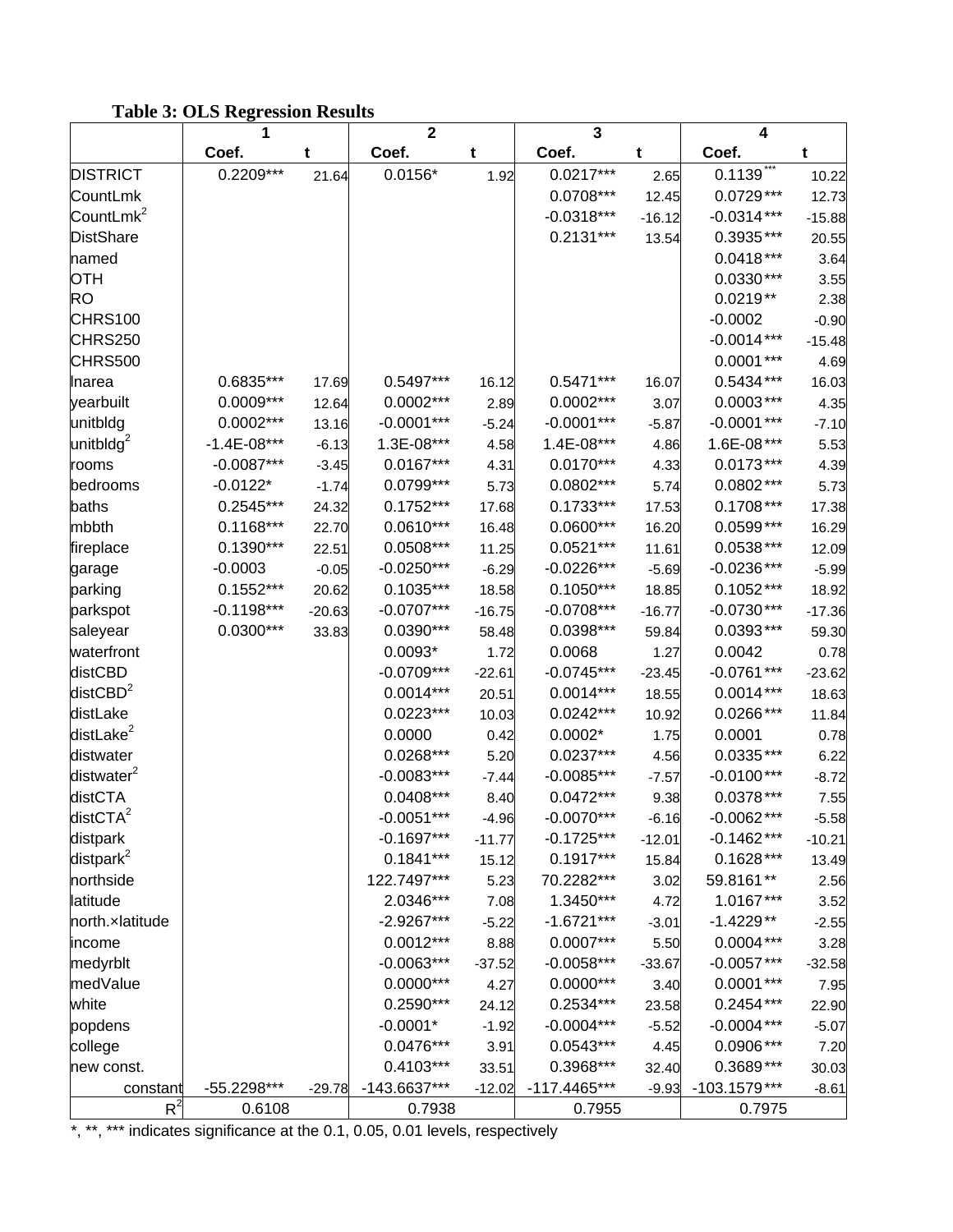#### **TABLE 4: 2SLS Results**

| <b>TABLE 4: 2SLS Results</b> |               |                       |          |              |              |          |                    |          |                    |          |
|------------------------------|---------------|-----------------------|----------|--------------|--------------|----------|--------------------|----------|--------------------|----------|
|                              |               | 1                     |          |              | $\mathbf{2}$ |          | 3                  |          | 4                  |          |
|                              | coef.         |                       | z        | coef.        |              | z        | coef.              | z        | coef.              | z        |
| <b>DISTRICT</b>              | $-0.2092$     | $***$                 | $-3.04$  | $-0.2607$    | $***$        | $-4.26$  | $***$<br>$-0.2862$ | $-5.13$  | $***$<br>$-0.4698$ | $-2.78$  |
| CountLmk                     | 0.0653        | $***$                 | 10.73    | 0.0636       | ***          | 10.67    | ***<br>0.0641      | 10.75    | $-0.0236$ *        | $-1.71$  |
| CountLmk <sup>2</sup>        | $-0.0310$     | ***                   | $-15.51$ | $-0.0307$    | $***$        | $-15.39$ | ***<br>$-0.0311$   | $-15.54$ | 0.0084<br>$***$    | 2.51     |
| <b>DistShare</b>             | 0.2092        | $***$                 | 4.77     | 0.1790       | $***$        | 4.47     | $***$<br>0.1659    | 4.44     | $***$<br>$-0.6380$ | $-3.55$  |
| named                        | 0.0545        | $***$                 | 4.46     | 0.0557       | ***          | 4.56     | 0.0570<br>***      | 4.62     |                    |          |
| OTH                          | 0.0795        | $***$                 | 5.68     | 0.0865       | ***          | 6.56     | $***$<br>0.0918    | 7.15     |                    |          |
| <b>RO</b>                    | 0.0431        | $***$                 | 4.20     | 0.0465       | ***          | 4.59     | ***<br>0.0486      | 4.85     |                    |          |
| <b>CHRS100</b>               | 0.0013        | $***$                 | 3.19     | 0.0016       | $***$        | 4.07     | ***<br>0.0017      | 4.68     |                    |          |
| <b>CHRS250</b>               | $-0.0008$     | $***$                 | $-5.13$  | $-0.0007$    | $***$        | $-4.85$  | ***<br>$-0.0007$   | $-4.74$  |                    |          |
| <b>CHRS500</b>               | 0.0001        | $\star\!\star\!\star$ | 4.97     | 0.0001       | ***          | 5.11     | ***<br>0.0001      | 4.91     |                    |          |
| Inarea                       | 0.5492        | ***                   | 16.04    | 0.5500       | ***          | 16.09    | 0.5508<br>***      | 16.08    | ***<br>0.2588      | 12.63    |
| yearbuilt                    | 0.0001        | $***$                 | 1.96     | $0.0001$ *   |              | 1.65     | 0.0001<br>$\ast$   | 1.67     | 0.0000             | $-0.15$  |
| unitbldg                     | $-0.0001$     | ***                   | $-6.67$  | $-0.0001$    | ***          | $-6.63$  | $-0.0001$<br>***   | $-6.39$  | 0.0000             | 0.95     |
| unitbld $g^2$                | 1.6E-08       | ***                   | 4.97     | 1.6E-08      | $***$        | 4.88     | $***$<br>1.6E-08   | 4.76     | $-9.7E-10$         | $-0.28$  |
| rooms                        | $0.0177$ ***  |                       | 4.43     | $0.0177$ *** |              | 4.45     | $0.0177$ ***       | 4.44     | $***$<br>0.0166    | 4.03     |
| bedrooms                     | 0.0795        | $***$                 | 5.68     | 0.0794       | $***$        | 5.69     | $***$<br>0.0793    | 5.68     | $***$<br>0.1409    | 9.05     |
| baths                        | 0.1742        | $***$                 | 17.51    | 0.1748       | $***$        | 17.61    | ***<br>0.1750      | 17.61    | $***$<br>0.1680    | 15.33    |
| mbbth                        | 0.0588        | ***                   | 15.63    | 0.0585       | ***          | 15.52    | 0.0588<br>***      | 15.57    | $***$<br>0.0413    | 13.47    |
| fireplace                    | 0.0544        | ***                   | 12.03    | 0.0545       | ***          | 11.98    | $***$<br>0.0548    | 12.03    | 0.0029             | 0.73     |
| garage                       | $-0.0257$     | $***$                 | $-6.42$  | $-0.0255$    | $***$        | $-6.36$  | ***<br>$-0.0260$   | $-6.47$  | $***$<br>$-0.0578$ | $-17.53$ |
| parking                      | 0.1055        | $***$                 | 18.76    | 0.1052       | ***          | 18.64    | 0.1048<br>***      | 18.54    | 0.0904<br>$***$    | 19.38    |
| parkspot                     | $-0.0737$ *** |                       | $-17.43$ | $-0.0736$    | $***$        | $-17.34$ | ***<br>$-0.0735$   | $-17.31$ | ***<br>$-0.0807$   | $-25.74$ |
| saleyear                     | 0.0399        | $***$                 | 58.87    | 0.0399       | $***$        | 59.08    | $***$<br>0.0399    | 59.01    | $***$<br>0.0396    | 66.76    |
| waterfront                   | 0.0133        | $^{\star\star}$       | 2.34     | 0.0144       | $***$        | 2.53     | 0.0163<br>***      | 2.89     |                    |          |
| distCBD                      | $-0.0808$     | $***$                 | $-25.01$ | $-0.0793$    | ***          | $-24.54$ | ***<br>$-0.0872$   | $-27.27$ |                    |          |
| distCBD <sup>2</sup>         | 0.0014        | $***$                 | 18.82    | 0.0014       | ***          | 18.73    | 0.0014<br>***      | 19.17    |                    |          |
| distLake                     | 0.0291        | $***$                 | 12.84    | 0.0283       | ***          | 12.53    | ***<br>0.0325      | 14.41    |                    |          |
| distLake <sup>2</sup>        | 0.0001        | ***                   | 1.27     | 0.0001       |              | 1.13     | 0.0002<br>***      | 1.81     |                    |          |
| distwater                    | 0.0297        | ***                   | 5.47     | 0.0285       | ***          | 5.20     | 0.0292<br>***      | 5.35     |                    |          |
| distwater <sup>2</sup>       | $-0.0100$     | ***                   | $-8.72$  | $-0.0097$    | ***          | $-8.42$  | ***<br>$-0.0105$   | $-9.11$  |                    |          |
| distCTA                      | 0.0502        | $***$                 | 9.20     | 0.0510       | ***          | 9.52     | ***<br>0.0564      | 10.66    |                    |          |
| distCTA <sup>2</sup>         | $-0.0081$     | ***                   | $-7.07$  | $-0.0080$    | $***$        | $-6.97$  | $-0.0092$ ***      | $-8.12$  |                    |          |
| distpark                     | $-0.1536$     | $***$                 | $-10.56$ | $-0.1546$    | $***$        | $-10.62$ | $***$<br>$-0.1556$ | $-10.68$ |                    |          |
| distpark $^2$                | 0.1700        | $***$                 | 13.85    | 0.1710       | $***$        | 13.92    | $***$<br>0.1727    | 14.05    |                    |          |
| northside                    | 12.4060       |                       | 0.53     | 26.4439      |              | 1.12     | -42.5372 *         | $-1.82$  |                    |          |
| latitude                     | $0.5760$ **   |                       | 1.99     | 0.7829       | $***$        | 2.70     | $-0.0057$          | $-0.02$  |                    |          |
| north.xlatitude              | $-0.2914$     |                       | $-0.52$  | $-0.6267$    |              | $-1.11$  | $1.0204$ *         | 1.83     |                    |          |
| income                       | $0.0012$ ***  |                       | 5.46     | 0.0000       | $***$        | 6.44     | $***$<br>0.0000    | 6.98     |                    |          |
| medyrblt                     | $-0.0058$     | $***$                 | $-32.67$ | $-0.0058$    | $***$        | $-32.63$ | $***$<br>$-0.0058$ | $-32.65$ |                    |          |
| medValue                     | 0.0001        | $***$                 | 7.70     | 0.0000       | $***$        | 7.57     | $***$<br>0.0000    | 7.78     |                    |          |
| white                        | 0.2358        | $***$                 | 21.60    | 0.2361       | $***$        | 21.69    | $***$<br>0.2271    | 20.87    |                    |          |
| popdens                      | $-0.0005$     | $***$                 | $-6.03$  | 0.0000       | $***$        | $-6.00$  | $***$<br>0.0000    | $-6.59$  |                    |          |
| college                      | 0.0494        | $***$                 | 3.18     | 0.0427       | $***$        | 2.87     | 0.0407<br>$***$    | 2.79     |                    |          |
| new const.                   | 0.3970        | $***$                 | 29.63    | 0.4009       | $***$        | 29.67    | 0.4032<br>$***$    | 30.49    |                    |          |
| constant                     | $-85.4505$    | $***$                 | $-7.11$  | -93.9996     | $***$        | $-7.79$  | $***$<br>-61.0558  | $-5.10$  |                    |          |
| ${\sf N}$                    | 59642         |                       |          | 59642        |              |          | 59642              |          | 56623              |          |
| centered $R^2$               | 0.7932        |                       |          | 0.7917       |              |          | 0.7909             |          | 0.6043             |          |
|                              |               |                       |          |              |              |          |                    |          |                    |          |